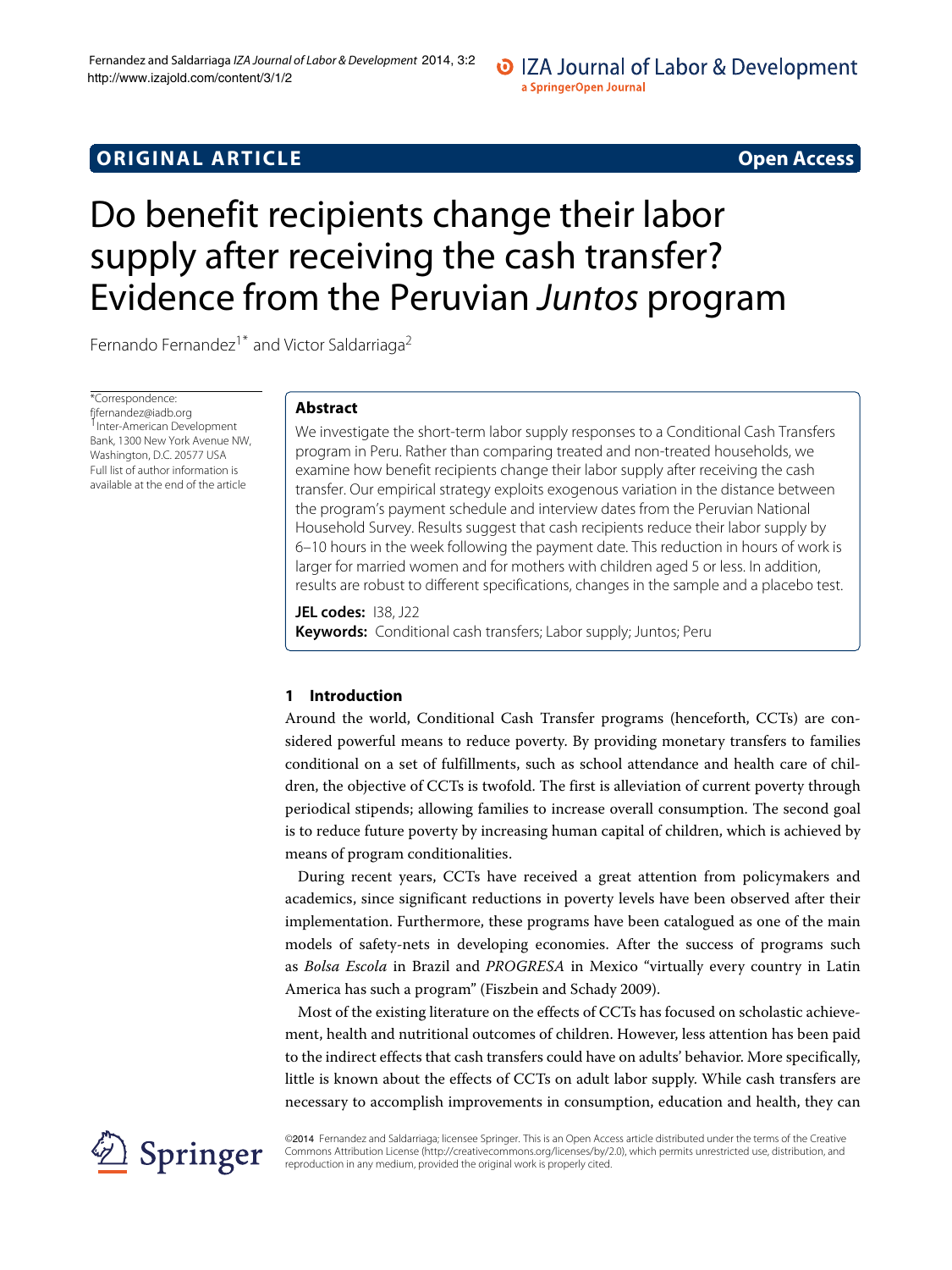also generate incentives to reduce work intensity among adults, since this payment can be thought of as a pure *income* effect.

Recent experimental evidence has shown small effects of CCTs on labor supply of adults from beneficiary households (Parker and Skoufias [2000;](#page-29-0) Maluccio and Flores [2005;](#page-29-1) Skoufias and Di Maro [2008;](#page-29-2) Galasso [2006;](#page-28-1) Foguel and Paes de Barros [2010\)](#page-28-2). This literature relies on comparisons between beneficiaries and non-beneficiaries to estimate the so-called average treatment effect of CCTs on labor supply. Nevertheless, there is no evidence on the immediate labor supply response to cash benefits.

This article deviates from the previous literature in two subtle but important ways. On the one hand, this study represents the first attempt to analyze the transitory effects of welfare programs, namely CCTs, on labor supply. That is, we do *not* aim to estimate the average treatment effect of CCTs on labor supply. Instead, we are interested in exploring whether benefit recipients change their labor supply after they receive the cash transfer. On the other hand, we adopt a novel empirical strategy which exploits exogenous variation in the difference between the program's pay dates and interview dates of a household survey. The combination of pay dates and interview dates allows us to compare beneficiaries' labor supply before and after receiving the cash transfer. We think of these deviations as representing our contribution to the literature on the labor supply responses to cash transfers.

There are several reasons why analyzing immediate labor supply responses to cash transfers can be of particular interest. First, cash recipients are independent workers and the available evidence suggests that such workers do not behave according to life-cycle models of labor supply but instead they work "one day at a time" (Camerer et al. [1997;](#page-28-3) Fehr and Goette [2007;](#page-28-4) Goette et al. [2004\)](#page-28-5). Moreover, these studies argue that independent workers (who are free to choose when and how much to work) are better described as having income targets: once they reach their income target they stop working. Second, beneficiaries of CCTs are, by construction, credit constrained. These restrictions may prevent households to smooth consumption and leisure and, therefore, both variables may react to the timing of cash transfers. Indeed, empirical studies have shown that consumption of welfare recipients jumps up after the pay date and then declines (Shapiro [2005;](#page-29-3) Mastrobuoni and Weinberg [2009\)](#page-29-4). Third, benefit recipients of CCTs live in rural areas where access to markets is quite limited. In such locations, every time beneficiaries are paid, they must incur in transportation costs (money but also time). Therefore, these short-term responses are relevant for the design of CCTs. In particular, the time that beneficiaries spend picking up the money is an opportunity cost that policy makers should take into account when choosing among alternative payment methods (bank deposits versus cash-in-hand) and frequencies (monthly versus bimonthly).

We find that cash recipients (female household heads) hours of work are reduced by 6 hours in the week following the pay date. This reduction is rather large, since it implies a decline of roughly 20% of their weekly hours of work. Moreover, this decrease in hours of work is larger for married women and mothers with children aged 5 or less. However, no significant effects are found for labor force participation, nor for the probability of working for paid activities. We do not find significant effects of cash transfers on the labor supply of recipients' partners (when we restrict the sample to married recipients).

The document is structured as follows. Related literature is reviewed in Section [2.](#page-2-0) In Section [3,](#page-5-0) we describe the program, named *Juntos* and its mechanics. Section [4](#page-7-0) presents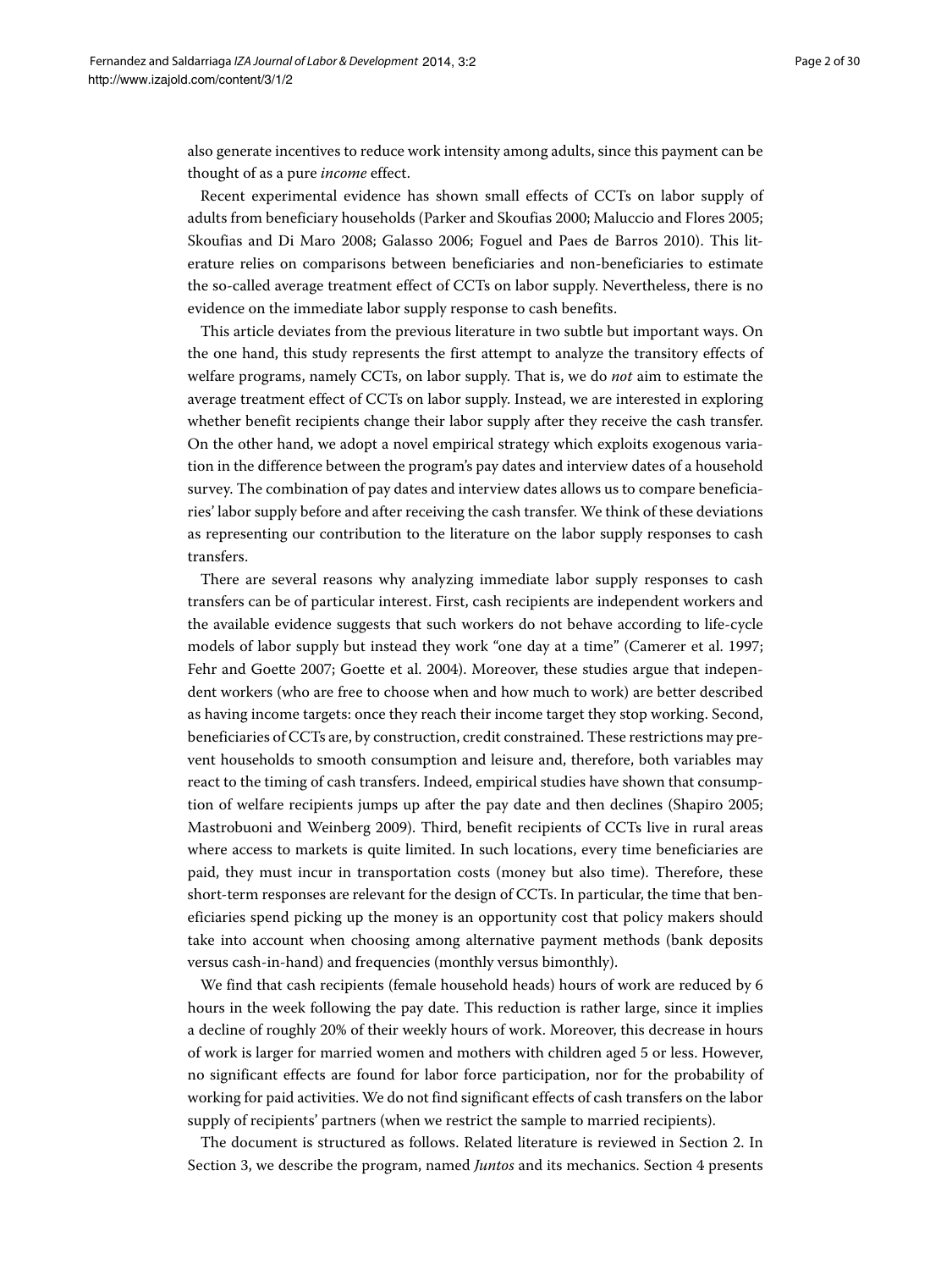the econometric set-up and describes the data. Section [5](#page-12-0) presents the results and additional robustness checks. In Section [6](#page-22-0) we discuss our results and make comparisons with respect to previous empirical findings. Section [7](#page-24-0) concludes.

#### <span id="page-2-0"></span>**2 Literature review**

#### **2.1 Theoretical considerations**

Research on labor supply responses to welfare programs has long been a subject of interest for economists, especially in developed economies where the expansion of benefit transfer programs to low-income population was initiated during the 1960s. Since then, researchers and policy-makers have been concerned on how welfare programs affect working incentives of beneficiaries as well as the indirect (unintended) effects these transfers may generate on non-targeted population living in localities covered by the program.

For instance, the effect of welfare programs on labor supply has been widely studied. The most prominent programs are Aid to Families with Dependent Children (AFDC), the Earned Income Tax Credit (EITC), and more recently the Food Stamp Program in the U.S. along with the Working Families Tax Credit in the U.K. (see Moffitt [2002](#page-29-5) for an extended review and discussion). The discussion of how welfare participation affects labor supply of adults can be divided according to (i) the predicted effects of the canonical model of labor supply, (ii) program conditions, and (iii) models of household labor supply.

The potential effects of benefit transfers can be explained based on the basic static model of labor supply. In this model, individuals maximize between consumption and leisure facing a budget constraint, which is composed by labor (wage) and non-labor (initial wealth and monetary or in-kind transfers) income. In this study, we focus on the particular role CCTs can play in determining working incentives<sup>1</sup>.

As pointed out by Alzúa et al. [\(2013\)](#page-28-6), CCTs have four potential channels through which adult labor supply could be affected. First, cash transfers represent an increment in non-labor income. Given that no conditions are imposed with regard to labor effort of beneficiaries, this lump-sum transfer is a pure income effect, and therefore, both employment and working hours are expected to decline. Second, program conditions can also alter working behavior of adults. For instance, most of the conditions attached to cash transfer programs imply school enrolment and a maximum number of days accepted for children to be absent from school. This increase in school attendance of children allows parents to augment labor participation and working hours as well, for they avoid allocating time in childcare. Third, if child labor is crucial in determining households' budget constraint, increasing school attendance would also affect adult labor supply. Fourth, cash transfers can also affect local markets, and thereby, have an indirect impact on nonbeneficiaries. Using a sample from the Mexican *PROGRESA* program, Angelucci and De Giorgi [\(2009\)](#page-28-7) find that consumption of ineligible households increases in villages where the program was randomly implemented. Alternatively, qualitative studies (Segovia [2001,](#page-29-6) for example) have described the appearance of fairs ever since CCTs arrived to different  $localities<sup>2</sup>$ .

Another important consideration is whether welfare programs impose arbitrary restrictions on adult labor supply in order to circumvent working disincentives. Despite the initial unconditional intent related to working effort, some developed countries have indexed program benefits according to the labor supply behavior of beneficiaries. For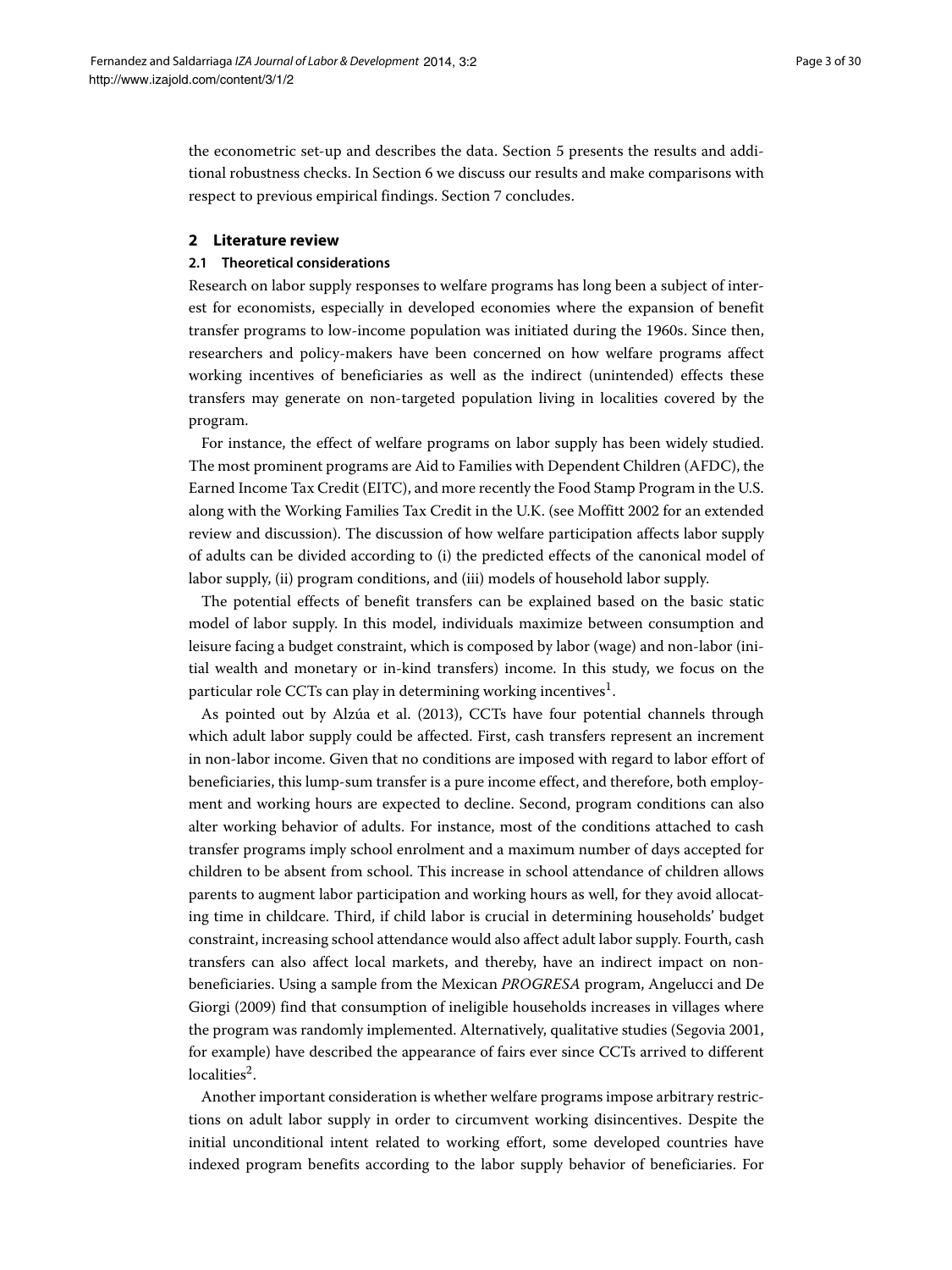instance, the Temporary Assistance for Needy Families (TANF) program in the U.S. (formerly known as the AFDC) initially imposes that at least 20% of TANF recipients in each State participate in work or work-related activities for a minimum of 20 hours per week. These activities include regular employment, subsidized employment, commuting, on the job training, and 12 months of vocational training for young beneficiaries aiming to participate in the labor force. Alternatively, the EITC program, also in the U.S., consists in a refundable tax credit for low- and medium-income families which increases according to a standard range of annually labor income and the number of qualifying children in the family<sup>3</sup>. These types of cash transfers, both conditional on minimum working hours or increasing with earned income, act like a contract rigidity, not allowing individuals to make optimal allocation of working hours. Thus, especially in the case of the EITC where the benefit is attached to labor income, the response on individual working effort would depend on which of the two possible effects - substitution or income - prevail. Empirical findings suggest that it is participation (entry) rather than hours of work which responds to the  $EITC<sup>4</sup>$ .

Unlike these "tied welfare benefits", CCTs in Latin American do not restrict eligibility on labor force participation5. This lack of restrictions implies that the *looseness* of the budget constraint due to the welfare benefit introduces a pure income effect, hence, encouraging beneficiaries to demand more leisure. Further, if those individuals barely ineligibles (say because of being just above the poverty line) reduce their working effort in order to narrow down total income and "cheat" the system to become eligibles, then the net effect of CCTs on labor supply would depend not only on the amount of reduced working hours of the ever-eligibles and the formerly ineligibles, but also on the behavior of the latter group once they have been selected as program beneficiaries and the transfer has been received (e.g., they can return to their initial - optimal - working effort)<sup>6</sup>.

An open question is who in the family actually reduces his working effort. Since cash is usually transferred to a particular household member (i.e., housewives), it is worth taking into consideration how welfare is distributed among family members. For this reason, theoretical considerations of models of household labor supply can also add useful insights. In this line, aside from the potential effects of CCTs on individual adult labor supply, there exists an open debate on whether families pool their welfare resources. According to this hypothesis, family members act as if they are maximizing a single utility function. Two separate models have been developed associated to this "unitary" behavior: the "agreement" (Samuelson [1956\)](#page-29-7) and the "dominant family member" frameworks (Becker [1981\)](#page-28-8).

Maximizing a single utility function implies that, regardless of who receives the welfare income, each of the family members would benefit from the monetary transfer through an intra-family allocation process. In contrast to this "common will" frame, individual cooperative utility models of intra-family bargaining processes (Manser and Brown [1980;](#page-29-8) McElroy and Horney [1981;](#page-29-9) and Lundberg and Pollak [1993\)](#page-28-9) as well as non cooperative bargaining models (Lundberg and Pollak [1994\)](#page-28-10) have also been postulated. In these models, income is administered by a single agent within the family (for example, the mother) and thus allocation of resources on consumption and leisure could differ across household members.

Recent empirical evidence suggests that single cooperative utility functions prevail in the family bargaining process. Regarding welfare benefits, Lundberg et al. [\(1997\)](#page-29-10) test the hypothesis of whether families pool their resources exploiting a U.K. policy change which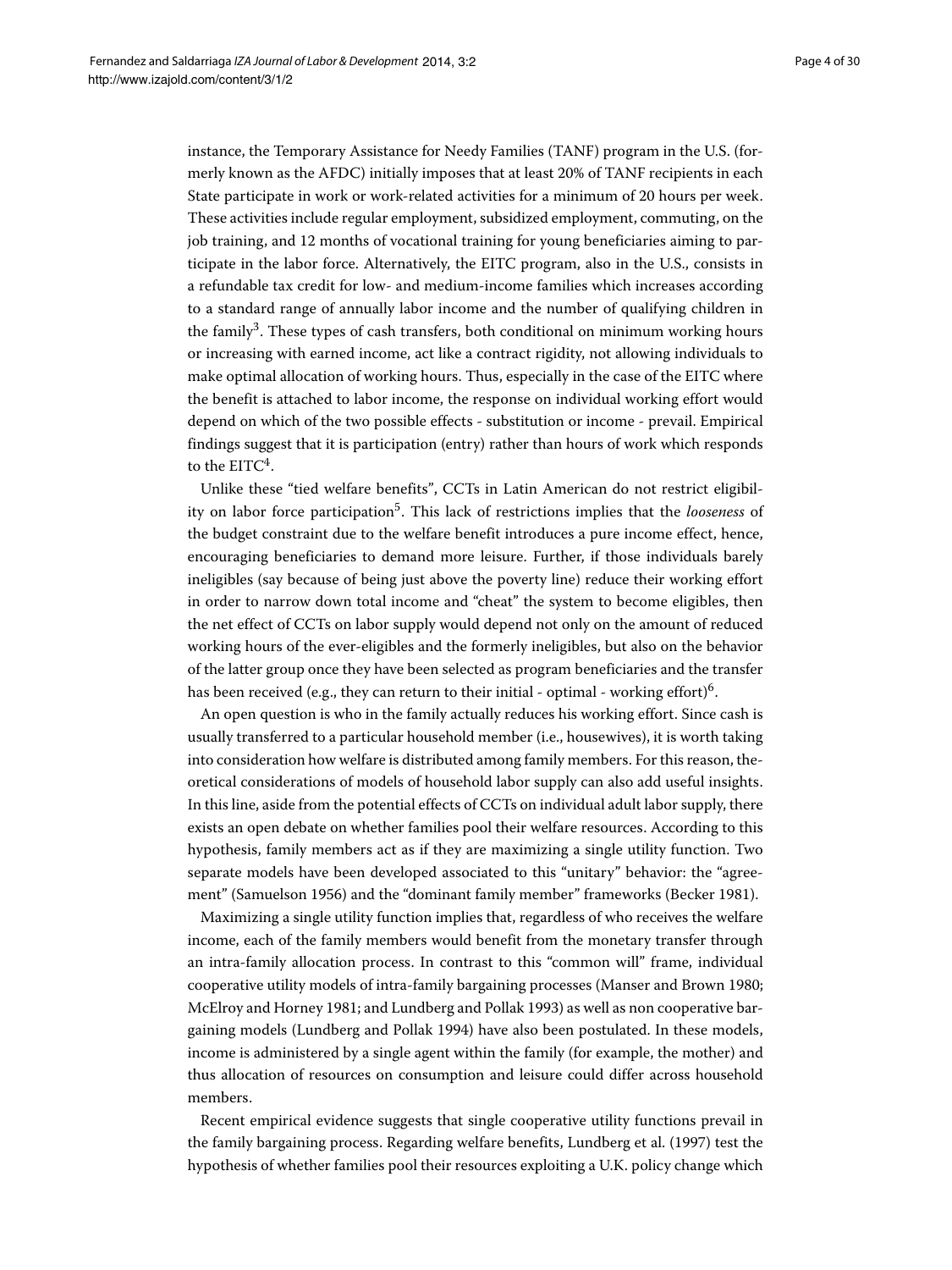dictated that child allowances were to be transferred exclusively to wives (mothers). The authors find evidence that this policy change induced women to spend more resources on women's and children's clothing relative to men's clothing. In spite of labor supply, Bertrand et al. [\(2003\)](#page-28-11) suggest that drops in prime-age men's labor supply are stronger than that of prime-age women when the South African pension benefits are received by women. In a recent study, Ardington et al. [\(2009\)](#page-28-12) discuss that pension benefits could, in the case of perfect resource sharing within the family, reduce hours of work and participation of adults, or in the case of imperfect credit markets, social pensions can be used as a credit support for job seekers.

#### **2.2 Empirical evidence from Latin American countries**

To the best of our knowledge, seven empirical studies have been carried out addressing the potential effects of CCTs on adult labor supply in Latin American countries. Identification strategies of most of these studies are based on the fact of random treatment (most of them at the village level) of the CCTs across the targeted population.

Parker and Skoufias [\(2000\)](#page-29-0) exploit the experimental design of the Mexican *PROGRESA* program (currently known as *Oportunidades*), which randomly assigned treated and control villages, to address the question of whether CCTs alter labor participation and overall leisure time of adults. The authors find no significant effects of program participation on participation rates in the labor force. Instead, they do find that women are more likely to reduce hours allocated to leisure mainly because of program commitments such as taking children to schools, health centers and participating in community work.

In a later study, Skoufias and Di Maro [\(2008\)](#page-29-2) evaluate the effects of *PROGRESA* on outcomes measuring adult labor supply. Alike Parker and Skoufias [\(2000\)](#page-29-0) their identification strategy relies on a difference-in-differences estimation procedure comparing eligible adults living in treated villages (beneficiaries) versus eligible adults living in non treated low-income Mexican villages. The authors do not find statistically significant effects of program participation on the probability of being employed. Moreover, given random assignment of program deployment across villages, the authors find that cross-sectional estimates of CCTs on working hours of adults living in treated villages are not statistically different from working hours of adults living in (randomly) untreated villages.

Using a similar estimation methodology for the Nicaraguan *Red de Protección Social (RPS)* program, Maluccio and Flores [\(2005\)](#page-29-1) find that program participation reduces men's (but not women's) working effort by 5.5 hours. Maluccio [\(2010\)](#page-29-11) analyzes the effect of *RPS* on the overall household labor supply; that is, the sum of each member's labor intensity. The author finds a negative small but statistically significant effect of the program on household hours of work, especially in agricultural activities, and argues that this reduction can be explained based on the fact that these activities are perhaps associated to lower marginal rates of return. In contrast, Foguel and Paes de Barros [\(2010\)](#page-28-2) find no statistically significant effects of six Brazilian programs (*Bolsa Escola*, *Bolsa Alimentação*, *Bolsa Família*, among others) on adult labor supply, neither on the extensive nor the intensive margins.

Galasso [\(2006\)](#page-28-1) uses propensity score matching and regression discontinuity methods for evaluating the impact of *Chile Solidario* on adult labor supply. Although positive impacts are found for the take-up of labor market programs, such as re-insertion and training programs, the author finds no increments on the share of beneficiaries who are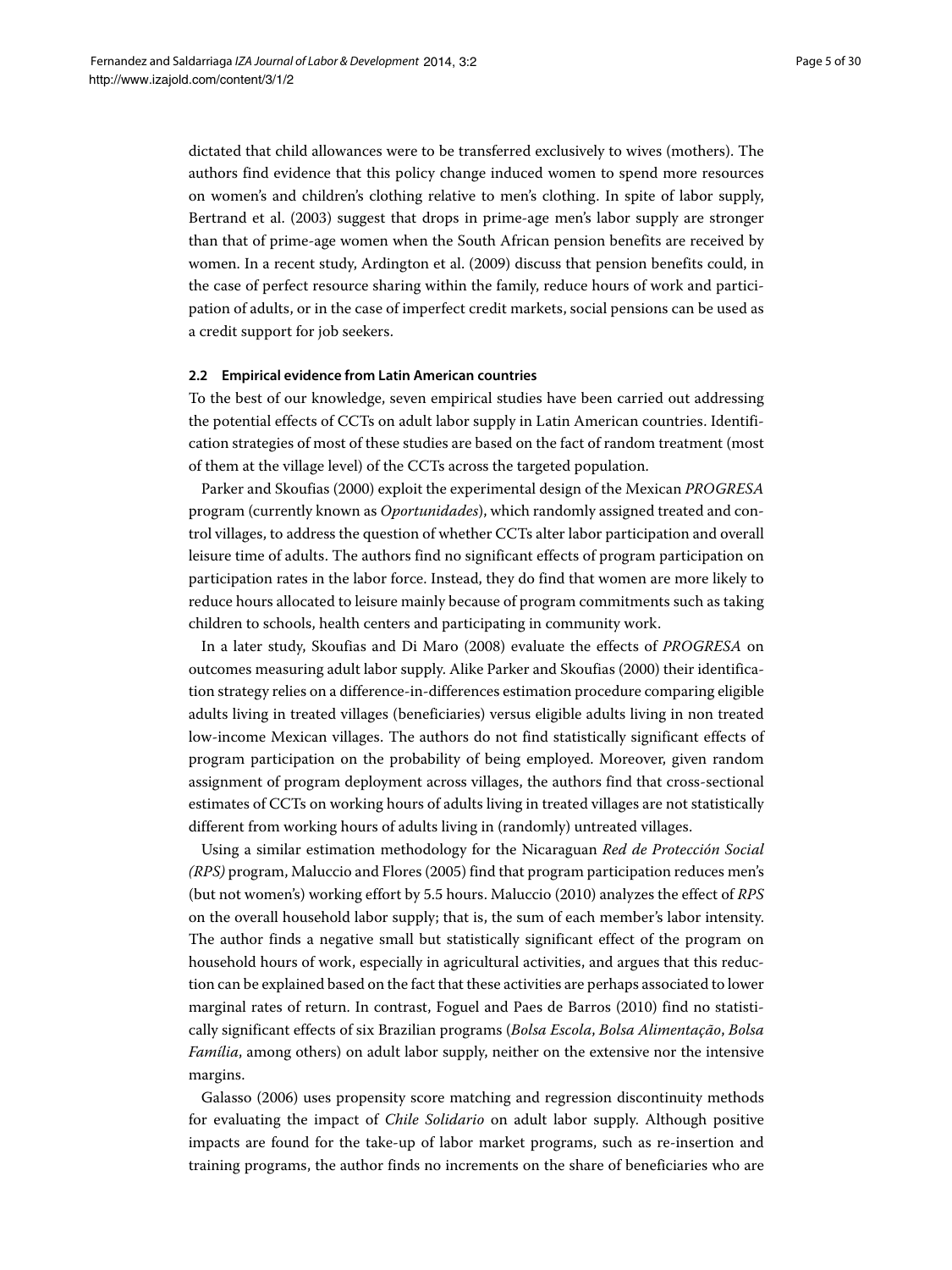employed, nor on the share of beneficiaries who have a stable employment. However, increases in participation rates in the labor force are observed only for rural areas.

Finally, Alzúa et al. [\(2013\)](#page-28-6) find negative but small - if not inexistent - effects of three different programs from Latin American countries (*RPS* in Nicaragua, *PROGRESA* in Mexico, and *Programa de Asignación Familiar* in Honduras) on adult labor force participation and the probability of migrating from agricultural to other working activities. However, they do find a reduction of about 4.7 to 6.3 weekly hours worked in the case of Nicaraguan *RPS* and a positive and significant effect of Mexican *PROGRESA* program on male wages.

Most of the aforementioned studies rely on the experimental design of the different programs evaluated, and most of them (with the exception of Galasso [2006](#page-28-1) and Skoufias and Di Maro [2008\)](#page-29-2) fail to control for the possibility of reallocation of working effort of ineligibles in communities or villages regarding program deployment, as pointed out by Angelucci and De Giorgi [\(2009\)](#page-28-7). Not taking into account this potential effect may introduce negative bias (in absolute terms) to the parameters of interest assuming that ineligibles are more prone to increase their labor intensity given the increase in the demand for consumable goods and agricultural productive assets in days nearby the transfer schedules. Because this potential increase in the demand of a particular set of goods may increase real wages of ineligibles (introducing a substitution effect), previous empirical findings based on double-difference comparisons are likely to understate the labor supply responses to CCTs.

Unlike previous studies we adopt a different approach to measure labor force variations as a response to welfare income. In particular, we are interested in exploring whether working behavior changes in days near *Juntos* pay dates. Although this analysis does not allow us to identify average treatment effects of program participation on working effort of adults, it is useful for reconciling theoretical aspects of the canonical labor supply model with empirical evidence. The advantage of examining short-term effects of cash transfers on labor supply of adults is that: (i) it is possible to disentangle *income* effects from general equilibrium effects often observed in the long run, and (ii) capture effects of transfers itself and no other effects such as labor supply responses of parents to a reduction in child labor introduced by the program.

#### <span id="page-5-0"></span>**3 The program and its mechanics**

#### **3.1 Background**

The Peruvian *Juntos* program was implemented on April 2005 after a period of political upheaval and relatively economic stagnation experimented at the beginning of the new century during government transition. By 2002, with the new economic reforms brought up by the former president Alejandro Toledo, the country's economy began to recover reaching growth rates above 5% by the mid-2000s. Together, the economic expansion and the implementation of welfare programs focusing on poverty alleviation and job creation lead to a significant increase of mean per capita income (from US\$ 2,450 by 2005 to US\$ 4,050 PPP by the end of year 2010) and, more strikingly, a sharp reduction of roughly 50% of the overall poverty rate which went from 54% in the mid-2000s to 27% by the end of the last decade.

Particularly, *Juntos* periodically transfers a stipend to families living in poverty and extreme poverty conditions, and in return, families must meet certain requirements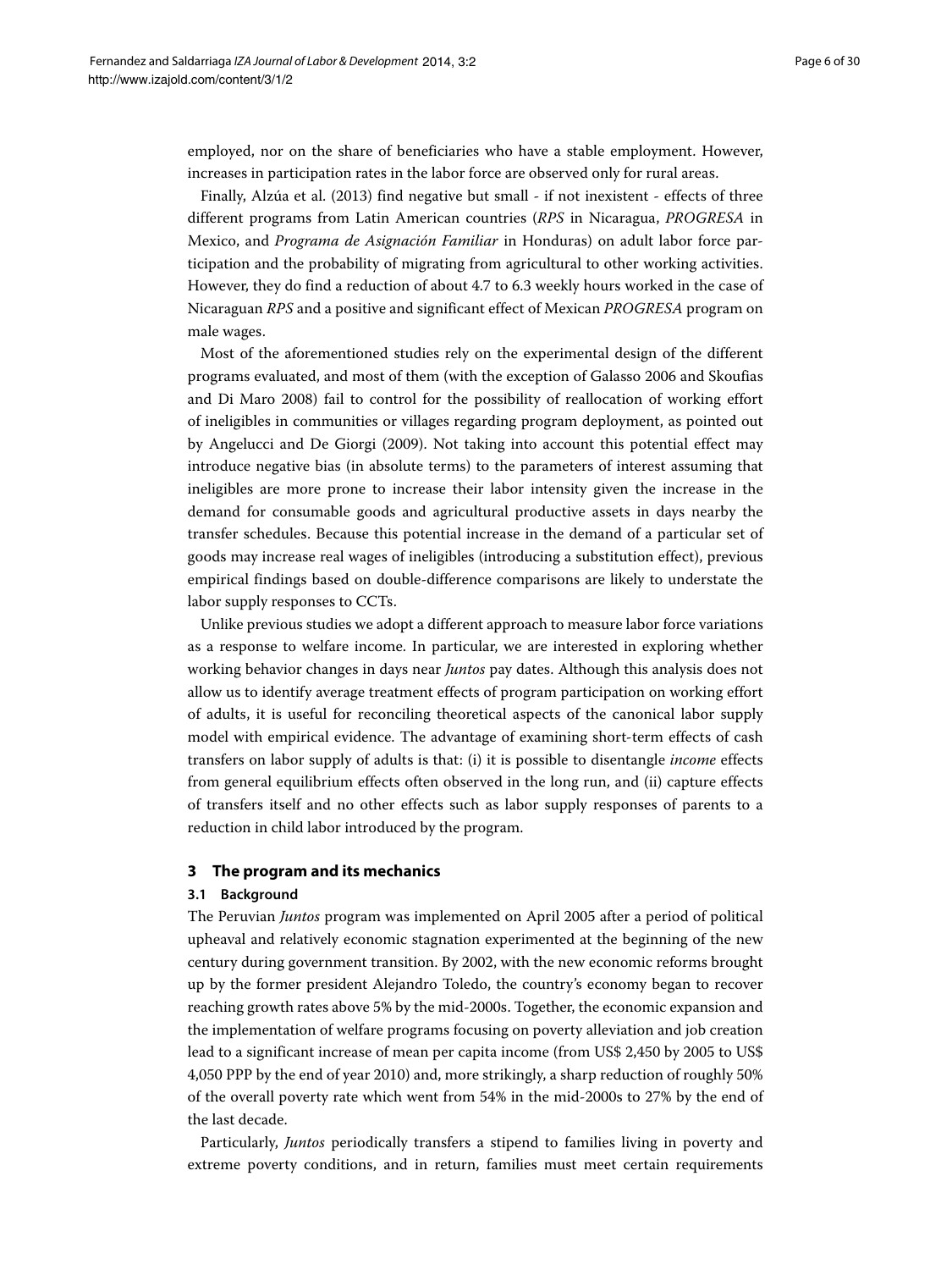including schooling and health care. The program was created with the aim of strengthening government presence in remote areas of the country and providing eligible families with a set of health, nutritional, educational, and identity services, for enhancing health and nutritional status of pregnant women and their babies, nursing women, and infants, as well as fostering human capital accumulation of children under age 14.

*Juntos* is still the most remarkable amid the social welfare programs in Peru, which has generated the greatest impacts on poverty alleviation and human capital accumulation of children. This can be noticed through the great expansion of the program since it began to operate. By 2005, almost 22,500 households living in 26 municipalities benefited from this program, whereas in 2012 *Juntos* was deployed in almost 1,011 municipalities, representing roughly 55.2% of the national territory and benefiting 649,553 households living in poverty and extreme poverty conditions. Recently, Perova and Vakis [\(2012\)](#page-29-12) found that *Juntos* increased overall household income by 43% and was responsible of a 16% and 30% decrease in poverty and extreme poverty rates, respectively, in municipalities where *Juntos* was initially deployed7.

In terms of investments, public expenditures generated by *Juntos* went from US\$ 45 million in 2005 to US\$ 177 million in 2007. In this latter year, there was a noticeable expansion of the program along the Peruvian territory, covering almost 612 more municipalities and more than 400,000 households relative to the 2005 wave. By the end of 2012, public expenditures associated to *Juntos* were calculated to be almost US\$ 225 million. This figure represents roughly 18% of the Peruvian expenditures in safety-net programs.

#### **3.2 Eligibility**

*Juntos* is a means tested program. As Perova and Vakis [\(2012\)](#page-29-12) clearly describe, selection of the beneficiary households consists in three steps. The first one is related to selection of eligible municipalities. This selection is based on five criteria: (i) exposure to violence during the late 1980s and early 1990s terrorism era; (ii) poverty level, measured as the proportion of population with unsatisfied needs; (iii) poverty gap; (iv) level of under five chronic malnutrition; and (v) presence of extreme income poverty.

The second step consists in a census of all households in eligible districts collected by the Instituto Nacional de Estadística e Informática (INEI). A proxy means formula was used to determine household eligibility, based on poverty. Only households with the presence of children under age 14 or pregnant women were selected. The algorithm for defining eligibility of households is based on a Logit model, which estimates the probability of a household living in poverty conditional on a set of observable characteristics.

Finally, the third stage consists in community validation. This was done in community assemblies, carried out by local authorities and representatives of the Ministry of Education and Ministry of Health with the aim of minimizing inclusion and exclusion errors. In general, final selection depends on community validation, and once the household is selected, the housewife (household recipient) must sign a letter in which the household is committed to meet the co-responsibilities, and a health center or post is selected in order for the beneficiaries to make their periodical medical checkups.

Once the household is enrolled in the program, transfers are given to the female head of the household according to the payment schedule defined by the program's administration. According to the Peruvian National Household Survey (ENAHO, for its Spanish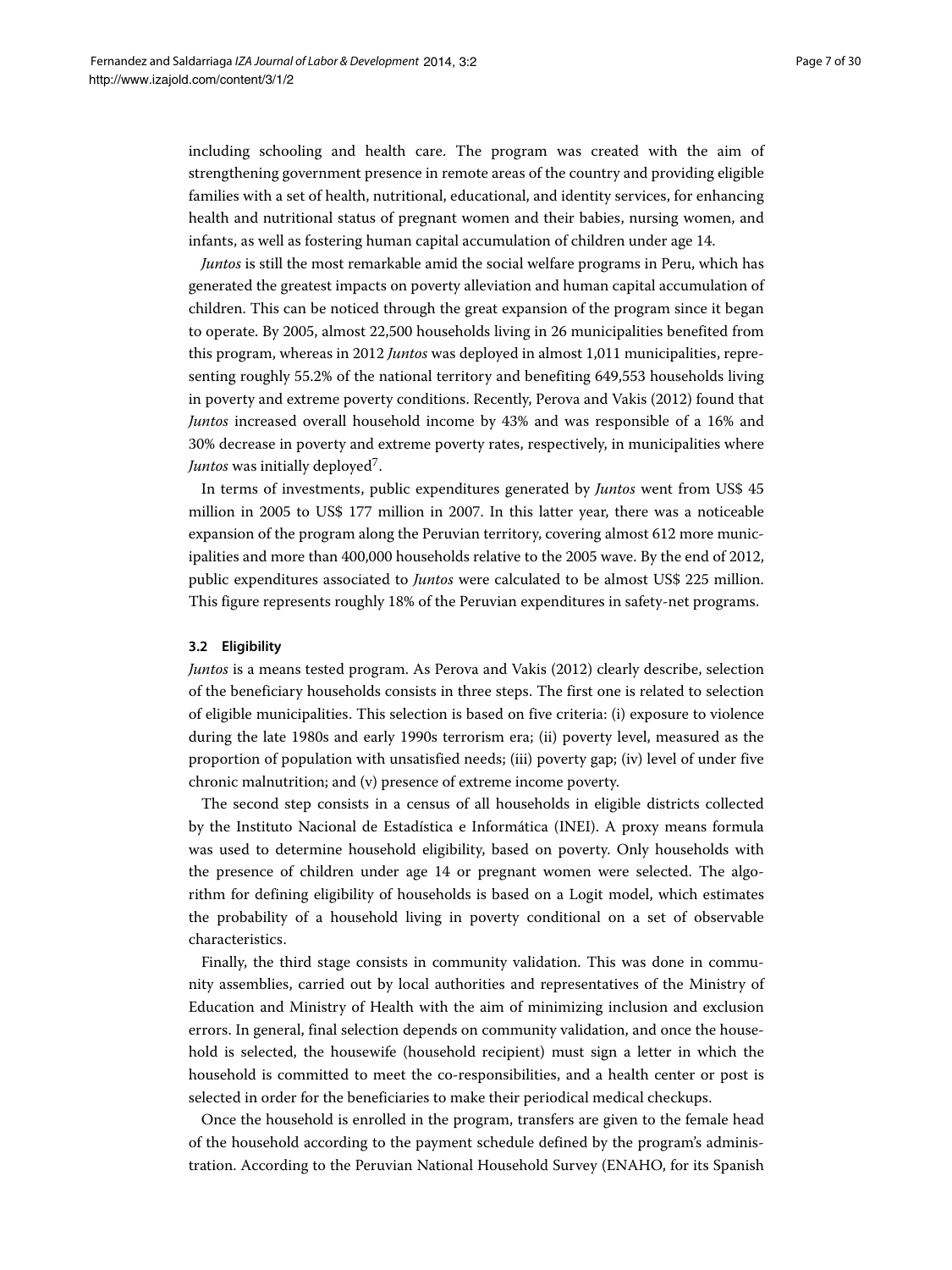acronym), almost 99% of female heads reported to be receiving the transfer on a monthly basis.

#### **3.3 Components**

Initially, the monthly amount was 100 Nuevos Soles (Peruvian local currency). This amount is roughly equivalent to US\$ 37 (in current dollars). Since 2010, however, the amount was doubled (200 Nuevos Soles) but beneficiaries would receive the cash transfer every two months so that the level of the annual amount remained unchanged (1200 Nuevos Soles). This change was introduced because of the low rate of money withdrawal from bank accounts given the long distances beneficiaries must travel in order to pick up the money. In our context, the monthly transfer was quite generous, representing over 50% of beneficiaries' monthly per capita household expenditures.

Pay dates are defined at the village level which implies that some municipalities have more than one payment date. *Juntos* sets a particular day in every village so we have some within-municipality variation in payment dates. However, within a district, all payments occur on the same week. This feature of the program does not represent a major problem to our strategy as it will be shown in Section [5.](#page-12-0)

Once they receive the cash, beneficiaries are free to choose how they spend the money. However, all beneficiaries must meet the following conditions: (i) children of ages 6–14 years attend at least 85% school classes; (ii) children of ages 0–59 months get fully immunized and visit health centers where their growth is measured and vitamins are provided; (iii) children of ages 3–36 months get nutrition supplements; (iv) pregnant women visit health clinics for prenatal care; (v) nursing women visit health centers for postnatal care; (vi) parents attend health clinics to receive information about nutrition, health and hygiene; (vii) parents without ID (identification) attend the program Mi Nombre (*My Name*). *Juntos* was initially intended as a program of temporary assistance to families, with a duration of 4 years, conditional on households escaping from poverty. Yet, impoverished households can renew their participation for 4 more years with a benefit reduction of 20%.

In 2009 there were two payment methods through which beneficiaries can receive the cash transfer. The main way to receive the cash was to go to the local branch of the Peruvian National Bank and withdraw the money (54% of the beneficiaries in our sample). The second way was to go to the main square of the village on the day of payment and wait for an armored van which contained the money. The difference between these methods is that the former allows the beneficiary to go to the bank at some other day while the latter does not. Moreover, the armored van constitutes a deliver mechanism in which beneficiaries do not spend much time in going to withdraw the money. Finally, both systems are mutually exclusive at the village level so beneficiaries do not choose the way they get the money.

#### <span id="page-7-1"></span><span id="page-7-0"></span>**4 Methodology**

#### **4.1 Econometric model**

Differences between Juntos pay dates and ENAHO's interview dates within a given municipality constitute the basis of our empirical strategy. In particular, we will explore whether labor supply is reduced in the days near the pay dates. What we do in practice is to compare beneficiaries, within the same municipality, who are interviewed just after the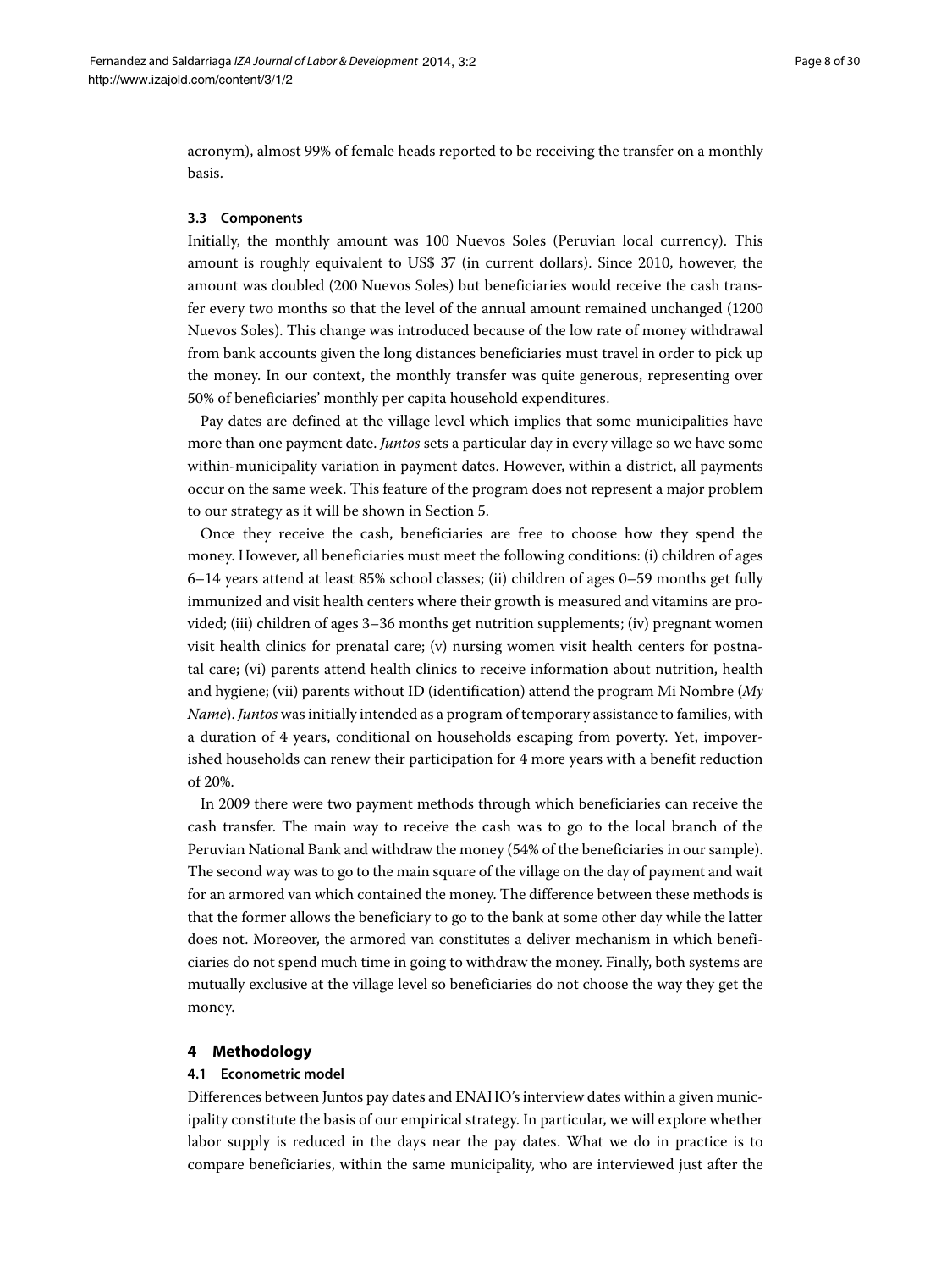payment to those who are not. Given that most households members are engaged in agricultural and highly-flexible occupations (i.e., independent workers), it is likely to observe that individuals reduce their working effort in days following the cash receipt.

Though we exploit within-municipality variation in interview dates of ENAHO, our measure of temporal distance is constructed as the difference between pay dates and the week previous to the survey. This week prior to the interview day is called the "reference week". When interviewers survey households, they usually ask household members whether they have done specific activities during the last seven days. For instance, when asking about labor force participation, interviewers ask the following question: "during the last week, from [day 1] to [interview day], did you have any job?". Given the way the survey is conducted, all outcomes related to labor supply of surveyed members correspond to the seven days prior to the interview day (i.e., the reference week).

For the empirical analysis, we construct four dummy variables according to the distance between the pay day and the reference week. Specifically, the first dummy variable is equal to one if the pay date takes place, at least, two weeks before the reference week, and zero otherwise. Similarly, the second dummy takes the value of one when the pay date occurs one week before the reference week, and zero otherwise. The third dummy variable is equal to one if the pay date happens some day during the reference week, and zero otherwise. Finally, the fourth dummy variable takes the value of one when the pay date takes place after the reference week, and zero if not<sup>8</sup>.

We divide the temporal distance between pay dates and interview dates in terms of weeks for two reasons. First, as pointed earlier, within a given municipality there exists a probability to observe more than one pay date. This is because administrative records on pay dates are available at the village level, which is the smallest geopolitical unit in Peru. Yet, ENAHO dataset contains geographical identifiers only at the municipality level (which may contain more than one village). This data limitation forces us to collapse administrative records containing payment dates by village at the municipality level in order to merge them with the ENAHO dataset. When doing so, almost all villages (99.8% in our sample) within a given municipality are observed to have pay dates during the same week. Second, it has been observed that not all beneficiaries withdraw the money on the very same pay date. For this reason, we assume a rather more parsimonious definition of temporal distance which allows for some delay in order for beneficiaries to have the money.

When observing a municipality with more than one pay date, we use the earliest pay date to define the distance between payments and interviews. Though this criterion may introduce measurement bias, we also perform additional regressions using the last pay date within the municipalities to re-define temporal distance between payments and interviews. In Section [5.3,](#page-17-0) however, we perform an additional sensitivity analysis to check whether results hold when using exact payment dates.

Figure [1](#page-9-0) depicts hours worked in the reference week for distinct groups of beneficiaries according to the distance (in weeks) between pay dates and the reference week. The first group is composed of individuals who received the cash transfer two or more weeks before they were interviewed (i.e., received the transfer at least two weeks before the reference week). Similarly, the second, third, and fourth groups are composed of individuals for whom the cash transfer occurred one week before, during, and one week after the reference week, respectively. The decline of hours worked during the reference week is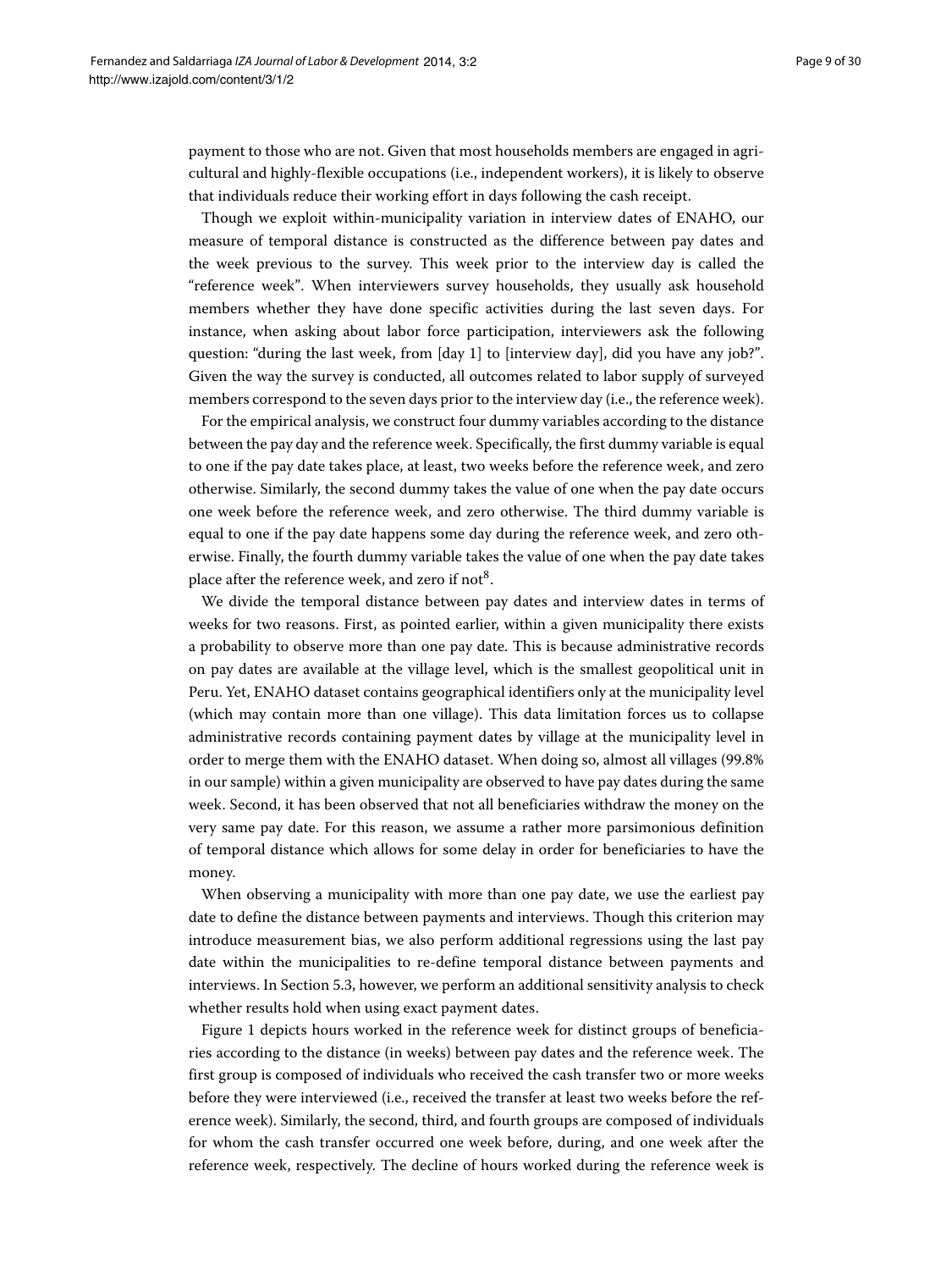Fernandez and Saldarriaga *IZA Journal of Labor & Development* Page 10 of 30 2014, 3:2 <http://www.izajold.com/content/3/1/2>



<span id="page-9-0"></span>linked to the week in which the transfer is received for all individuals included in our sample, and this decline is largest among those who receive the cash transfer one week before the reference week. Furthermore, this decline is larger for cash recipients than for their partners. This greater decline in weekly hours worked can be interpreted as containing effects of (i) time spent in going to withdraw the money, (ii) time taken to spent the money once it is received (i.e., purchasing consumption goods), and (iii) income effects. The first two effects are related to the program's features, and do not represent disincentives to work. Thus, we are particularly interested in isolating the third effect from the overall labor supply response to welfare transfers.

Based on the graphical evidence and exploiting within-municipality differences between pay dates and interview dates (reference week), we estimate the following model:

$$
y_{ij} = \alpha + \sum_{k} \delta_{k} d_{ij} + X_{i}' \beta + \lambda_{j} + \mu_{ij}, \qquad (1)
$$

where  $y_{ij}$  is the outcome variable (labor force participation, hours of work, etc.) of individual *i* living in municipality *j*, *dij* denotes the distance (in weeks) between the payment and the reference week,  $X_i$  is a vector of individual characteristics,  $\lambda_i$  is a vector of municipality fixed effects, and  $\mu_{ij}$  is an error term capturing all other omitted factors. Our parameters of interest are denoted by  $\delta_k$ , which measures the effect of the distance between pay dates and interview dates. Therefore, these parameters are recovered using acrossmunicipalities variation in pay dates and within-municipality variation in interview dates. In what follows, the omitted category is that the payment takes place at least two weeks before the reference week (i.e., the first dummy variable).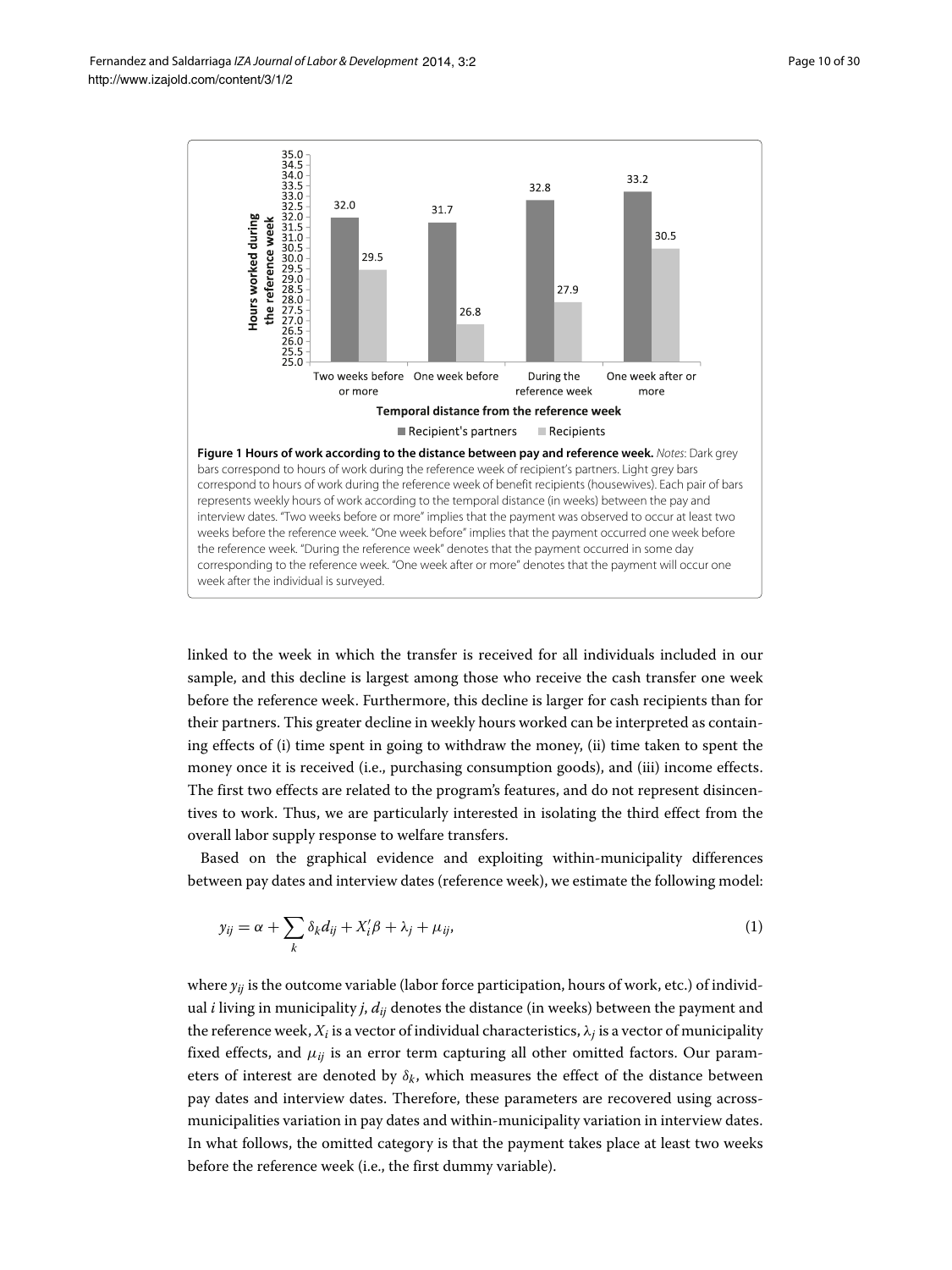In this specification, each dummy may capture a specific effect related to the distance between pay dates and the reference week. For instance, the second dummy variable, "payment occurs one week before the reference week", might capture effects related to purchasing consumable goods with the cash received, whereas the third dummy variable, "payment occurs during the reference week", could capture effects related to the time spent in going to the bank and picking up the money. The fourth dummy variable, "payment occurs one week after the reference week", may capture additional changes in working effort of individuals in days prior to the cash transfer.

There are some caveats in our empirical strategy which are worth describing with further detail. First, we only have information on pay dates established by *Juntos* but we fail to observe the actual date the beneficiary went to the bank to withdraw the money. For this reason, we assume that recipients withdraw the money within the week in which the cash transfer was made available $9$ . Second, it may be possible that when interviewers arrive to a given municipality, they begin to survey families who work less (i.e., those who are almost always present at home) and then survey families who work harder. If this were the case, our estimates should be seen as a lower bound (in absolute terms), since those who were surveyed earlier are more likely to be captured in the omitted category of distance between pay and interview dates, and by construction, all our parameters of interest are interpreted as a function of the omitted category. Thus, this omitted category captures the average working intensity of individuals who were surveyed earlier, and are presumed to have a lower labor intensity<sup>10</sup>. Finally, our indicators of distance between pay and interview dates may capture other effects not related to the transfer but correlated with other unobservable variables. For instance, it could be the case that pay days are established on days when labor supply is low for a different reason than the transfer (e.g., holidays). To check this is not the case, we perform falsification tests in Section [5.3.](#page-17-0)

Variation in pay and interview dates is crucial to our strategy. In Table [1,](#page-11-0) we present the distribution of payment dates associated with the cash transfer from *Juntos*. Regarding the day of the month, we do not find any special pattern. If anything, we could say that there is a slight concentration around the third week of the month, between the 16th and the 20th day. Regarding the day of the week, it seems that Mondays are the most common day of payment while Sundays are the least frequent. The distribution of interview dates is presented in the bottom half of the table. The frequency of dates looks pretty balanced throughout the month. It is also worth noticing that almost all interviews are conducted on Sundays, when most of the family members stay at home. Finally, the survey process within a municipality has an average duration of 30 days.

#### **4.2 Data**

Our primary source of information is the ENAHO conducted in 2009 by INEI. The ENAHO collects individual level information and is a nationwide representative survey, both in urban and rural areas. We use information from the employment and income registry, which restricts the sample only for individuals aged 14 or older. The ENAHO has three important features. First, it includes several questions which allow us to accurately identify households receiving monetary transfers from *Juntos*. This is particularly important since the program design refers to women as the benefit recipients. Second, this survey includes questions regarding relationship with the family head, enabling us to distinguish the potential impact for different household members, say male heads and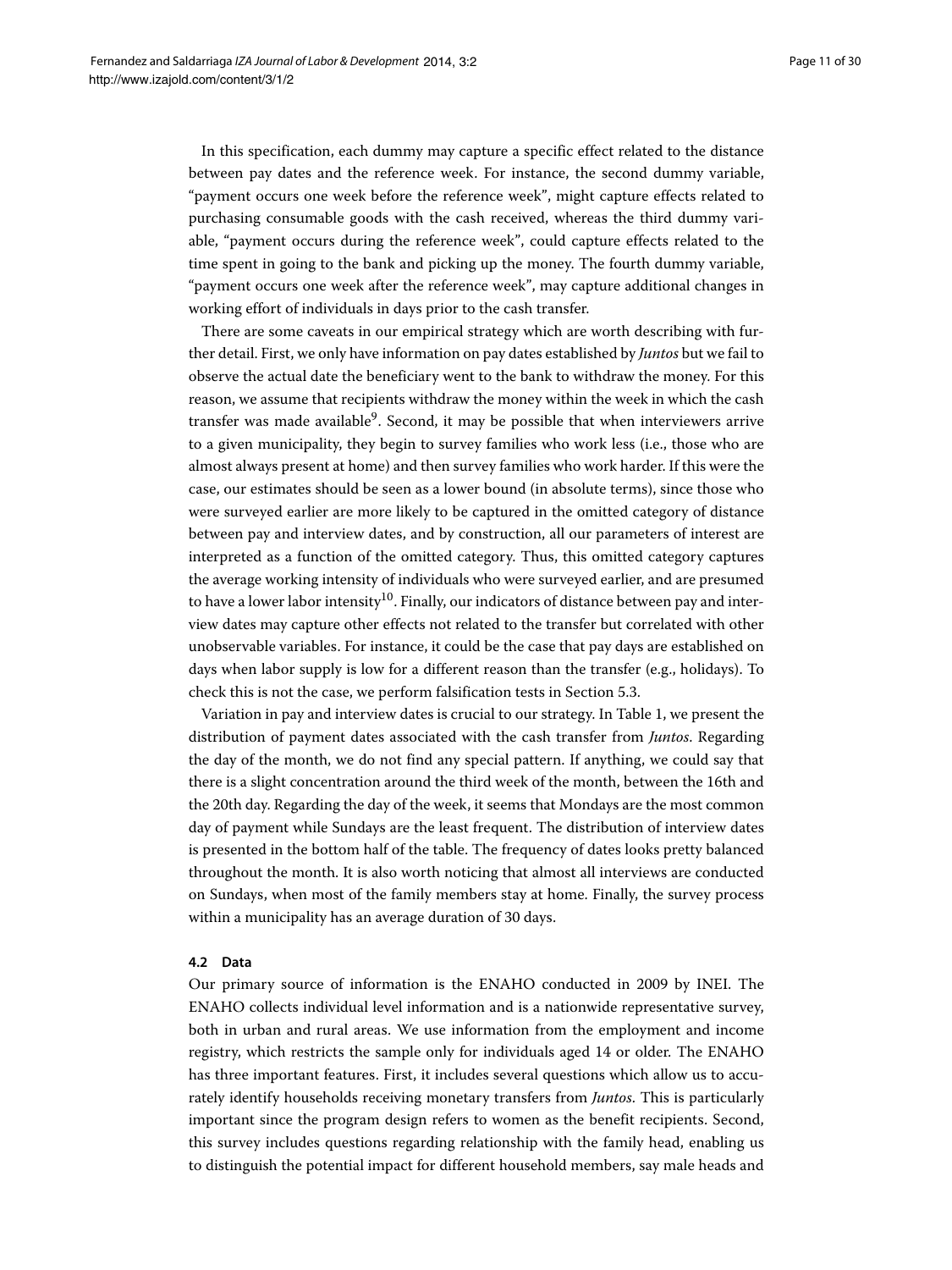<span id="page-11-0"></span>**Table 1 Distribution of payment and interview dates**

| Panel A: Payment dates          | Frequency | Percentage |
|---------------------------------|-----------|------------|
| Day of the month                |           |            |
| $1 - 5$                         | 323       | 8,5        |
| $6 - 10$                        | 485       | 12,8       |
| $11 - 15$                       | 726       | 19,2       |
| $16 - 20$                       | 1006      | 26,6       |
| $21 - 25$                       | 712       | 18,8       |
| $26 - 31$                       | 529       | 14,0       |
| Day of the week                 |           |            |
| Sunday                          | 178       | 4,7        |
| Monday                          | 1,099     | 29,1       |
| Tuesday                         | 512       | 13,5       |
| Wednesday                       | 490       | 13,0       |
| Thursday                        | 648       | 17,1       |
| Friday                          | 449       | 11,9       |
| Saturday                        | 405       | 10,7       |
| <b>Panel B: Interview dates</b> | Frequency | Percentage |
| Day of the month                |           |            |
| $1 - 5$                         | 664       | 17,0       |
| $6 - 10$                        | 579       | 14,8       |
| $11 - 15$                       | 892       | 22,9       |
| $16 - 20$                       | 556       | 14,3       |
| $21 - 25$                       | 624       | 16,0       |
| $26 - 31$                       | 584       | 15,0       |
| Day of the week                 |           |            |
| Sunday                          | 3,780     | 99,97      |
| Monday                          | 1         | 0,03       |

Sources: Juntos administrative data (payment dates) and ENAHO surveys (interview dates).

female spouses (cash recipients). Finally, this dataset provides a rich set of variables that allows us to construct different labor supply outcomes and include a wide set of controls in our regressions.

To precisely estimate the impact of the proximity to the payment date on labor supply outcomes we need a representative sample of all municipalities which are beneficiaries from *Juntos*. By 2009, 638 municipalities were part of the program. Given that the ENAHO follows a stratified sampling procedure, this survey collected information in 260 municipalities enrolled in *Juntos* in this particular year. This represents roughly 40.8% of the municipalities in which the *Juntos* program was present in 2009. Nevertheless, when expanding the sample using the survey weights from the sampling design, Perova and Vakis [\(2012\)](#page-29-12) find that the number of households which report receiving cash transfers from *Juntos*surveyed in the ENAHO 2009 is very close to the actual number of beneficiary households listed in the program's official records. We therefore use sample weights in all of our regressions and correct standard errors taking into account ENAHO's sampling design.

As an additional concern we check whether the transfer conditions are consistently reproduced in each of the surveyed households. In other words, we check that (i) the benefit recipient is the mother (female household head or the head's spouse), (ii) women report to receive 100 Peruvian Nuevos Soles (around 37 U.S. current dollars), and (iii) the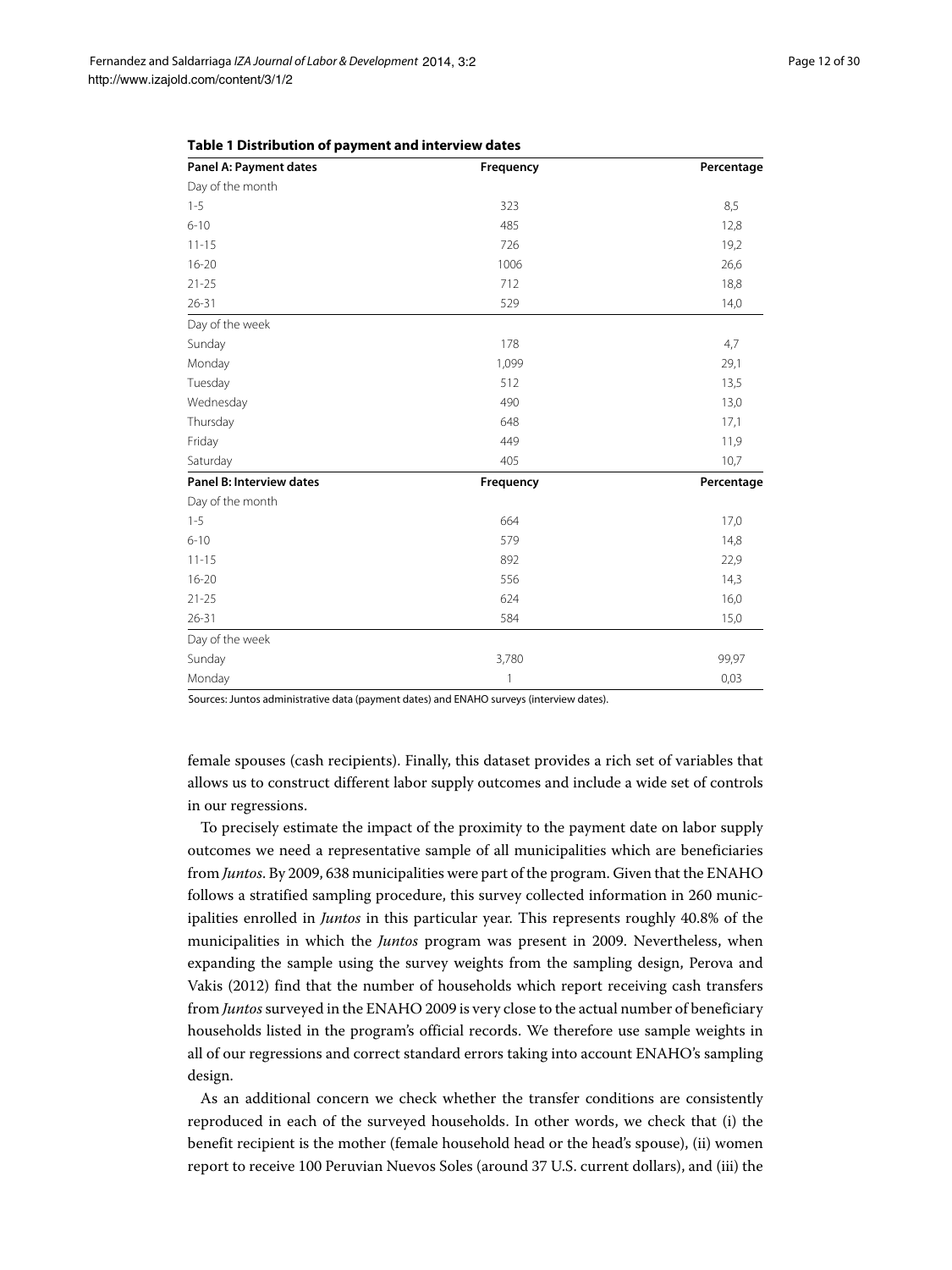frequency of transfers is monthly. Around 98% of the cash recipients in our sample are women satisfying the mentioned conditions.

We also check that surveyed households who are receiving monetary transfers from *Juntos* satisfy the eligibility conditions. Despite the fact that eligible households should be below the poverty line in order to receive the transfer, our sample suggests that around 19% of the households are above the poverty line defined by INEI. We exclude non-poor households from our empirical analysis below and discuss in Section [5.3](#page-17-0) how including these households can affect our results<sup>11</sup>.

Information on pay dates comes from administrative records provided by *Juntos* man-agers<sup>12</sup>. As mentioned in Section [4.1,](#page-7-1) payment schedules are reported at the village level. Unique municipality identifiers are used to match the information of payment dates from the administrative dataset, previously collapsed at the municipality level, to the beneficiaries sample built up from the ENAHO 2009. Our final sample contains information of 1,995 individuals living in 1,087 households enrolled in *Juntos*. Of these individuals, 1,615 live in poor conditions, whereas 380 are not poor according to the standard per-capita daily expenditure measure. Variable averages and standard errors (reported in parentheses) are shown in Table [2.](#page-13-0) Each column reports summary statistics of all individuals included in each of our four dummy variables defining temporal distance between pay and interview dates.

#### **4.3 Outcome variables**

We focus on three different measures of labor supply: participation (extensive margin) weekly hours worked (intensive margin) and working for paid activities. As described above, each of the outcome variables are measured for the week before (reference week) the interview (which usually takes place on Sundays).

Labor participation is a dummy variable which is equal to one when the individual reported having worked or searching for a job any time during the reference week. To measure labor intensity, we take the total number of hours worked during the same reference week. Lastly, the indicator for working for paid activities is relevant for evidencing changes in labor supply alternative margins once the payment has already been done or is about to occur (for instance, household members could reallocate time to family or home production related unpaid activities once the cash has been transferred). The last two outcome variables are defined only for those who reported having been employed during the reference week.

Given that we have information of the number of hours worked on each day of the reference week, we are also able to test whether individuals change their labor supply behavior in a given day or whether they balance their labor intensity throughout the whole week. This insight will be helpful when interpreting our main results.

#### <span id="page-12-0"></span>**5 Results**

#### **5.1 Main results**

Table [3](#page-14-0) reports the results for the equation of labor force participation. Each row indicates the distance between the cash transfer receipt and the reference week. Columns (3), (6), and (9) are our preferred specifications since they control for municipality fixed effects as well as individual covariates (sex, age, educational level, marital status, indicators for mother tongue, indicators for poverty status, an indicator for rural residence, and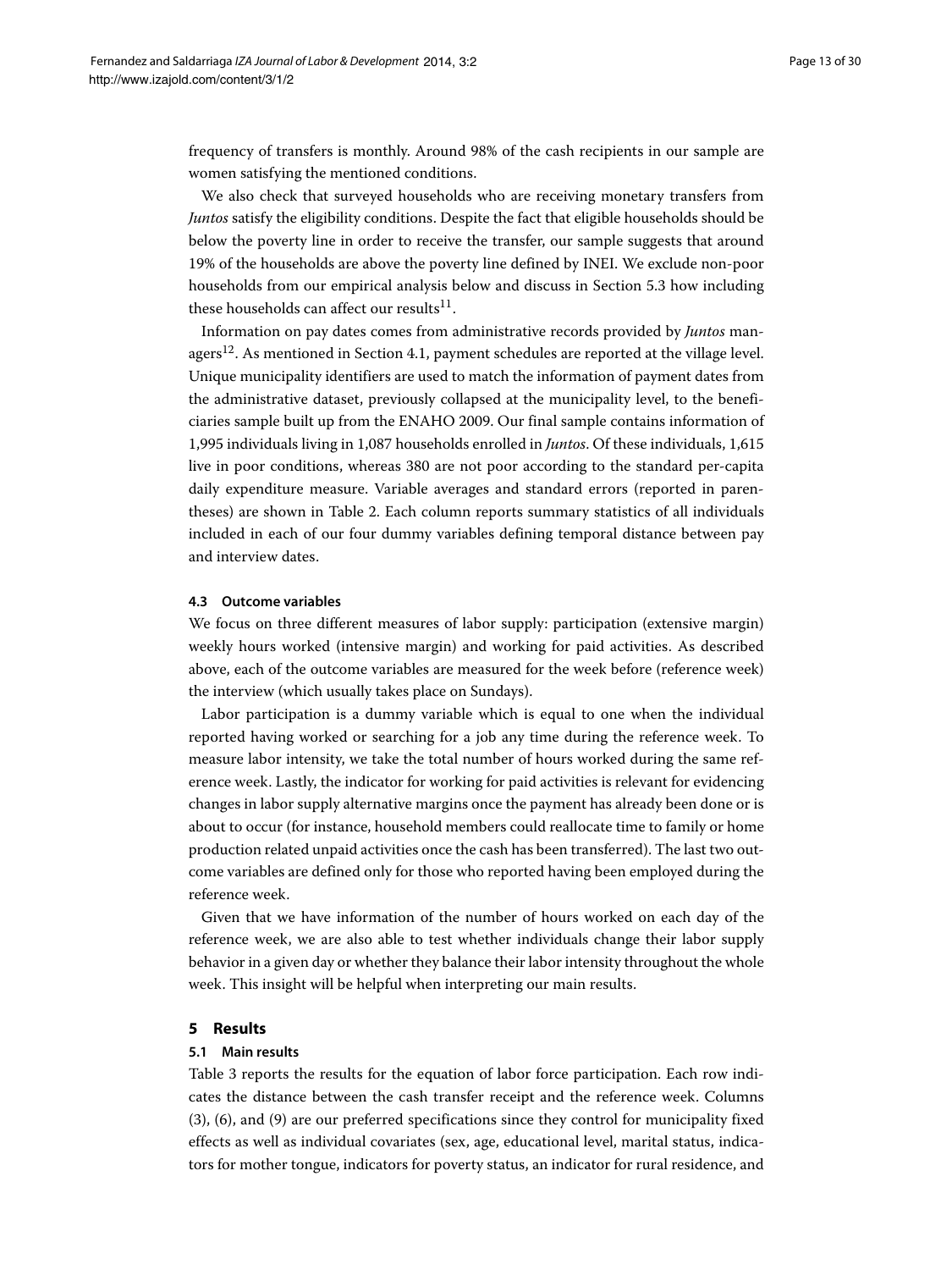|                                   |                              |                    | Temporal distance between pay and reference week |                            |
|-----------------------------------|------------------------------|--------------------|--------------------------------------------------|----------------------------|
| Variable                          | At least two weeks<br>before | One week<br>before | During the<br>reference week                     | At least one<br>week after |
| Age                               | 43.53                        | 41.70              | 42.53                                            | 42.27                      |
|                                   | (12.16)                      | (10.60)            | (12.29)                                          | (11.68)                    |
| Male                              | 0.47                         | 0.48               | 0.46                                             | 0.46                       |
|                                   | (0.50)                       | (0.50)             | (0.50)                                           | (0.50)                     |
| Education level: No education     | 0.19                         | 0.18               | 0.17                                             | 0.19                       |
|                                   | (0.39)                       | (0.39)             | (0.38)                                           | (0.39)                     |
| Education level: Primary          | 0.60                         | 0.67               | 0.64                                             | 0.63                       |
|                                   | (0.49)                       | (0.47)             | (0.48)                                           | (0.48)                     |
| Education level: Secondary        | 0.21                         | 0.14               | 0.18                                             | 0.17                       |
|                                   | (0.40)                       | (0.34)             | (0.38)                                           | (0.37)                     |
| Education level: Tertiary         | 0.01                         | 0.01               | 0.01                                             | 0.01                       |
|                                   | (0.11)                       | (0.12)             | (0.11)                                           | (0.11)                     |
| Mother tongue: Spanish            | 0.30                         | 0.28               | 0.33                                             | 0.27                       |
|                                   | (0.46)                       | (0.45)             | (0.47)                                           | (0.44)                     |
| Mother tongue: Quechua            | 0.61                         | 0.71               | 0.62                                             | 0.68                       |
|                                   | (0.49)                       | (0.46)             | (0.49)                                           | (0.46)                     |
| Mother tongue: Other              | 0.09                         | 0.01               | 0.05                                             | 0.05                       |
|                                   | (0.28)                       | (0.09)             | (0.22)                                           | (0.22)                     |
| Poverty condition: Extremely poor | 0.40                         | 0.47               | 0.43                                             | 0.47                       |
|                                   | (0.49)                       | (0.50)             | (0.50)                                           | (0.50)                     |
| Poverty condition: Poor           | 0.37                         | 0.39               | 0.36                                             | 0.35                       |
|                                   | (0.48)                       | (0.49)             | (0.48)                                           | (0.48)                     |
| Poverty condition: Non poor       | 0.22                         | 0.14               | 0.21                                             | 0.18                       |
|                                   | (0.42)                       | (0.35)             | (0.41)                                           | (0.39)                     |
| Lives in rural area               | 0.90                         | 0.77               | 0.83                                             | 0.86                       |
|                                   | (0.30)                       | (0.42)             | (0.37)                                           | (0.35)                     |
| In labor force                    | 0.95                         | 0.93               | 0.93                                             | 0.95                       |
|                                   | (0.21)                       | (0.25)             | (0.26)                                           | (0.22)                     |
| Weekly hours worked               | 30.66                        | 29.25              | 30.19                                            | 31.77                      |
|                                   | (15.68)                      | (15.91)            | (17.97)                                          | (16.22)                    |
| Worked for paid activities        | 0.55                         | 0.58               | 0.53                                             | 0.55                       |
|                                   | (0.50)                       | (0.49)             | (0.50)                                           | (0.50)                     |
| Observations                      | 563                          | 425                | 442                                              | 565                        |

#### <span id="page-13-0"></span>**Table 2 Descriptive Statistics (according to temporal distance between pay and reference week)**

interactions between indicators of distance between the payment date and the reference week and the dummy variable determining whether or not the individual is the household head). Results from these columns suggest that there are no effects of the cash transfer receipt on labor force participation, even when splitting the sample by recipients and recipients' partners.

Table [4](#page-14-1) shows results for the equation of hours worked in the reference week. For the sample as a whole, there are no significant effects on the intensive margin. However, we find that having received the cash transfer within the seven days before the reference week reduces about 5.7 hours of work in the reference week for recipients only - see column (6). Recall that the effect of the transfer among recipients may be driven by two possible confounding factors: time spent in transportation from the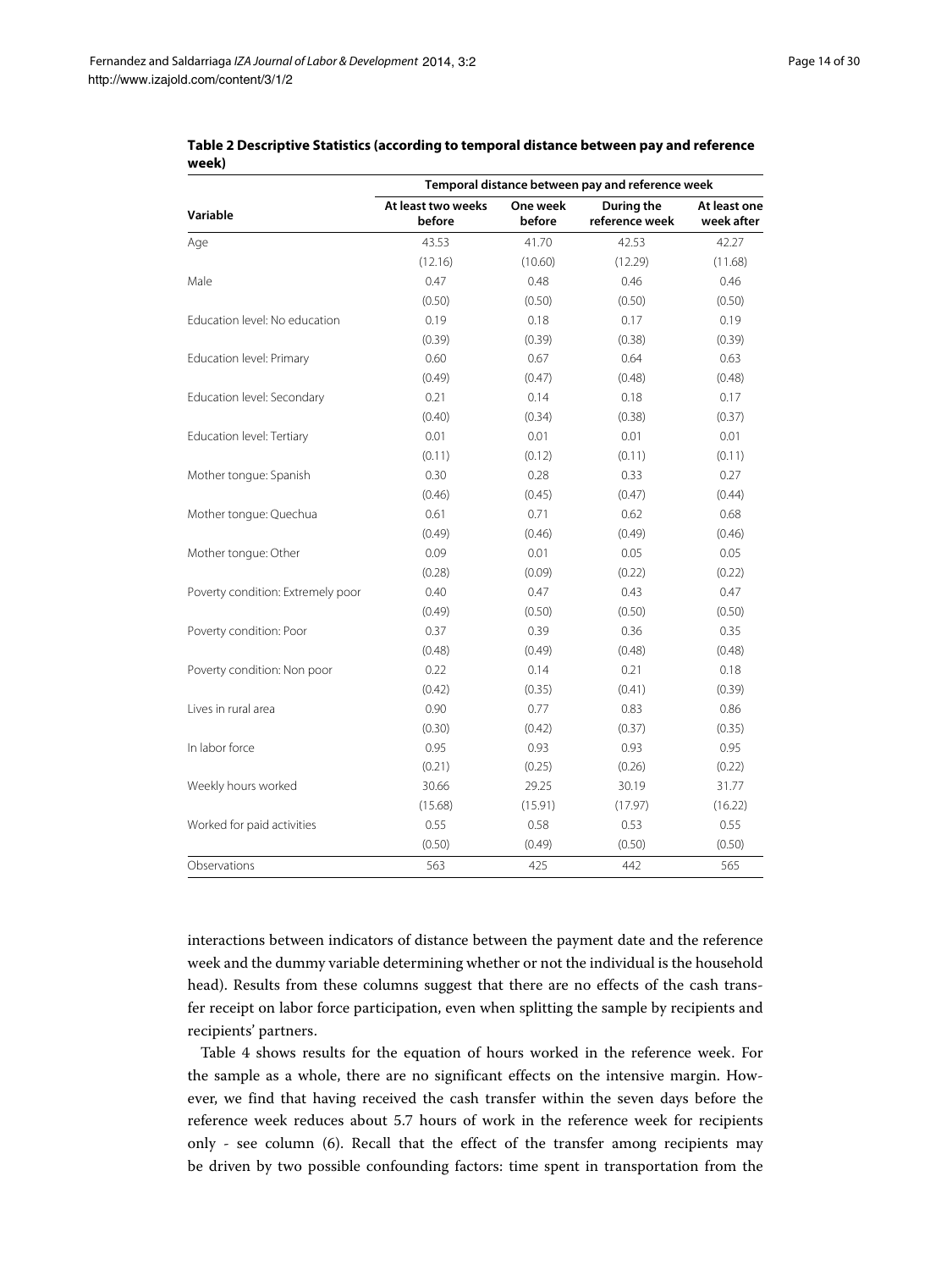|                                                  |           | <b>All individuals</b> |          |            | <b>Recipients</b> |          |          | Recipients' partners |          |  |
|--------------------------------------------------|-----------|------------------------|----------|------------|-------------------|----------|----------|----------------------|----------|--|
| <b>Transfer</b><br>occurred:                     | (1)       | (2)                    | (3)      | (4)        | (5)               | (6)      | (7)      | (8)                  | (9)      |  |
| One week<br>before the<br>reference week         | $-0.028*$ | $-0.009$               | $-0.009$ | $-0.072**$ | $-0.044$          | $-0.044$ | $0.015*$ | 0.006                | 0.148    |  |
|                                                  | (0.016)   | (0.030)                | (0.030)  | (0.029)    | (0.060)           | (0.060)  | (0.009)  | (0.007)              | (0.203)  |  |
| During the<br>reference week                     | $-0.027$  | $-0.011$               | $-0.011$ | $-0.054*$  | $-0.046$          | $-0.046$ | 0.002    | 0.019                | 0.162    |  |
|                                                  | (0.017)   | (0.032)                | (0.032)  | (0.029)    | (0.059)           | (0.059)  | (0.012)  | (0.016)              | (0.206)  |  |
| At least one week<br>after the<br>reference week | $-0.011$  | $-0.007$               | $-0.007$ | $-0.029$   | $-0.024$          | $-0.024$ | 0.010    | $-0.001$             | $-0.319$ |  |
|                                                  | (0.014)   | (0.024)                | (0.024)  | (0.024)    | (0.047)           | (0.047)  | (0.010)  | (0.009)              | (0.336)  |  |
| Municipality fixed<br>effects                    | No        | Yes                    | Yes      | <b>No</b>  | Yes               | Yes      | No       | Yes                  | Yes      |  |
| Additional<br>controls                           | No        | No.                    | Yes      | <b>No</b>  | <b>No</b>         | Yes      | No       | <b>No</b>            | Yes      |  |
| Observations                                     | 1,615     | 1,615                  | 1,615    | 859        | 859               | 859      | 756      | 756                  | 756      |  |
| R-squared                                        | 0.003     | 0.144                  | 0.144    | 0.008      | 0.284             | 0.284    | 0.005    | 0.280                | 0.280    |  |

<span id="page-14-0"></span>**Table 3 Effects of temporal distance between pay and reference week on labor force participation**

*Notes*: Robust standard errors in parentheses. Additional controls include: an indicator for sex, an indicator for marital status (married or living together), age, indicators for educational level (primary, secondary, tertiary), an indicator for Spanish mother tongue, an indicator for poverty status, an indicator for living in rural areas, and interactions terms between an indicator for household head and temporal distance between pay and reference week.

\*\*\*p < 0.01, \*\*p < 0.05, \*p < 0.1.

location of residence to the bank and time spent in purchasing the goods or consuming the money once it has been withdrawn from the bank. If those who were paid during the reference week have also anticipated the transfer date (and, therefore, have reduced their working hours) and have spent some time in receiving the transfer, then the resulting point estimate for those who were paid one week before

<span id="page-14-1"></span>**Table 4 Effects of temporal distance between pay and reference week on weekly hours of work**

|                                                  |          | All individuals |          |          | <b>Recipients</b> |            |         | Recipients' partners |          |  |
|--------------------------------------------------|----------|-----------------|----------|----------|-------------------|------------|---------|----------------------|----------|--|
| <b>Transfer</b><br>occurred:                     | (1)      | (2)             | (3)      | (4)      | (5)               | (6)        | (7)     | (8)                  | (9)      |  |
| One week before<br>the reference<br>week         | $-0.558$ | $-1.899$        | $-1.756$ | $-1.640$ | $-4.192*$         | $-5.618**$ | 0.241   | $-0.425$             | $-0.726$ |  |
|                                                  | (1.131)  | (1.840)         | (1.832)  | (1.398)  | (2.284)           | (2.397)    | (1.789) | (2.903)              | (2.916)  |  |
| During the<br>reference week                     | $-0.294$ | $-1.234$        | $-0.972$ | $-0.790$ | $-0.594$          | $-1.836$   | 0.196   | $-1.537$             | $-1.155$ |  |
|                                                  | (1.164)  | (1.849)         | (1.835)  | (1.414)  | (2.213)           | (2.367)    | (1.872) | (3.017)              | (3.012)  |  |
| At least one week<br>after the<br>reference week | 1.308    | 0.678           | 0.996    | 0.992    | 3.802             | 2.573      | 1.614   | $-3.312$             | $-2.332$ |  |
|                                                  | (1.073)  | (1.825)         | (1.806)  | (1.300)  | (2.206)           | (2.295)    | (1.729) | (2.918)              | (2.919)  |  |
| Municipality fixed<br>effects                    | No       | Yes             | Yes      | No       | Yes               | Yes        | No.     | Yes                  | Yes      |  |
| Additional<br>controls                           | No       | NoZ             | Yes      | No       | No.               | Yes        | No.     | No                   | Yes      |  |
| Observations                                     | 1,577    | 1,577           | 1,577    | 827      | 827               | 827        | 750     | 750                  | 750      |  |
| R-squared                                        | 0.002    | 0.259           | 0.259    | 0.005    | 0.395             | 0.395      | 0.001   | 0.419                | 0.436    |  |

*Notes*: Robust standard errors in parentheses. See additional notes on Table [3.](#page-14-0)

\*\*\*p < 0.01, \*\*p < 0.05, \*p < 0.1.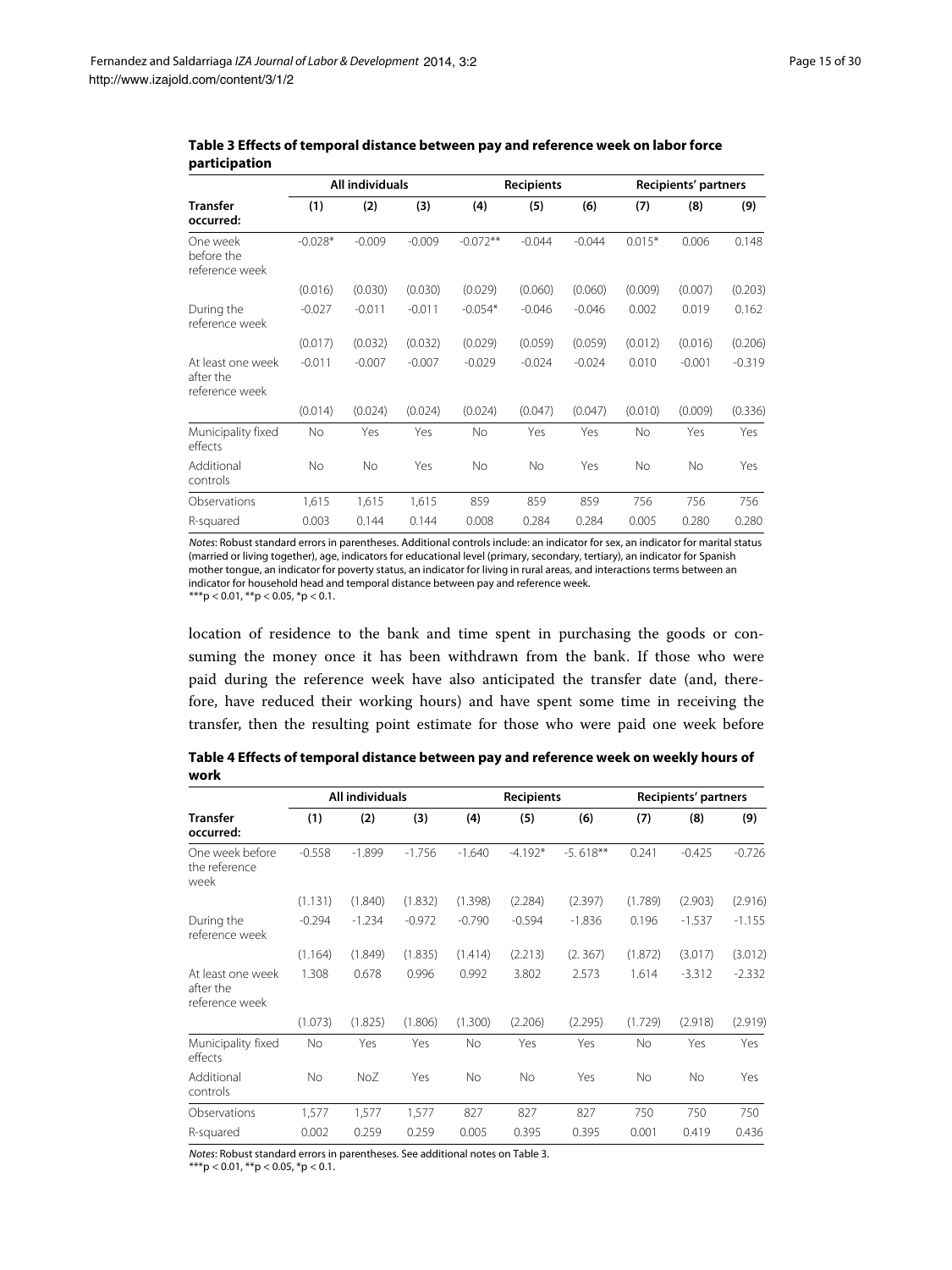the reference week is not driven by these particular confounding effects. Nonetheless, time spent in purchasing goods with the received money could also be affecting our estimates $^{13}$ .

Table [5](#page-15-0) reports the results for the equation of "working for paid activities". Results do not show a clear pattern regarding the effects of the distance between pay and interview dates on working in a paid-job, even for different household members. Moreover, these effects are statistically insignificant. One possible interpretation for the lack of effects of the cash transfer receipt on the probability of working for paid activities is that there may exist some rigidities in switching from unpaid to paid jobs in the very short run.

Given the results, all the remaining analysis is based on the short run effects of cash transfers on hours of work. In the following lines we try to disentangle the potential *income* effect generated by the welfare transfer from the aforementioned confounding effects. To do so, we begin by exploring whether the reduction in working hours brought up by the welfare transfer is evenly distributed along the whole week or if it is concentrated in a particular day or days of the reference week. Under the hypothesis that the reduction in hours of work is being driven by time spent in purchasing goods (once we control for the potential anticipation and transportation effects), one should expect that the effect of the transfer is grouped in a particular day of the week (say, the day which is closer to the payment date).

In Table [6](#page-16-0) we report the resulting coefficients for every day of the reference week. Consistent with the estimates shown in Table [4,](#page-14-1) we find negative and significant effects for those who are paid within the seven days before the reference week. Specifically, we find that working hours are reduced by roughly 1.3 hours in every day except for Sundays. In addition, we find that hours of work on Thursday are reduced by 1 hour if payment occurs during the reference week.

Overall, results show a decrease in hours worked when payment occurs in the reference week. This reduction is most likely to be driven by time spent on going to the bank.

|                                                  |          | All individuals |          |          | <b>Recipients</b> |          |           | Recipients' partners |          |  |
|--------------------------------------------------|----------|-----------------|----------|----------|-------------------|----------|-----------|----------------------|----------|--|
| Transfer<br>occurred:                            | (1)      | (2)             | (3)      | (4)      | (5)               | (6)      | (7)       | (8)                  | (9)      |  |
| One week before<br>the reference week            | 0.027    | 0.070           | 0.070    | $-0.019$ | $-0.015$          | $-0.015$ | 0.004     | 0.028                | 0.027    |  |
|                                                  | (0.035)  | (0.065)         | (0.065)  | (0.037)  | (0.062)           | (0.062)  | (0.016)   | (0.024)              | (0.024)  |  |
| During the<br>reference week                     | $-0.020$ | $-0.062$        | $-0.062$ | $-0.030$ | $-0.086$          | $-0.086$ | $-0.026$  | $-0.003$             | $-0.005$ |  |
|                                                  | (0.037)  | (0.065)         | (0.065)  | (0.037)  | (0.064)           | (0.064)  | (0.021)   | (0.026)              | (0.026)  |  |
| At least one week<br>after the reference<br>week | 0.005    | $-0.029$        | $-0.029$ | 0.001    | $-0.081$          | $-0.081$ | $-0.003$  | 0.001                | 0.010    |  |
|                                                  | (0.034)  | (0.065)         | (0.065)  | (0.035)  | (0.065)           | (0.065)  | (0.016)   | (0.019)              | (0.021)  |  |
| Municipality fixed<br>effects                    | No       | Yes             | Yes      | No       | Yes               | Yes      | No        | Yes                  | Yes      |  |
| Additional controls                              | No       | No              | Yes      | No       | <b>No</b>         | Yes      | <b>No</b> | <b>No</b>            | Yes      |  |
| Observations                                     | 1,577    | 1,577           | 1,577    | 827      | 827               | 827      | 750       | 750                  | 750      |  |
| R-squared                                        | 0.001    | 0.047           | 0.047    | 0.001    | 0.358             | 0.358    | 0.004     | 0.402                | 0.436    |  |
|                                                  |          |                 |          |          |                   |          |           |                      |          |  |

<span id="page-15-0"></span>**Table 5 Effects of temporal distance between pay and reference week on working for paid activities**

*Notes*: Robust standard errors in parentheses. See additional notes on Table [3.](#page-14-0)

\*\*\*p < 0.01, \*\*p < 0.05, \*p < 0.1.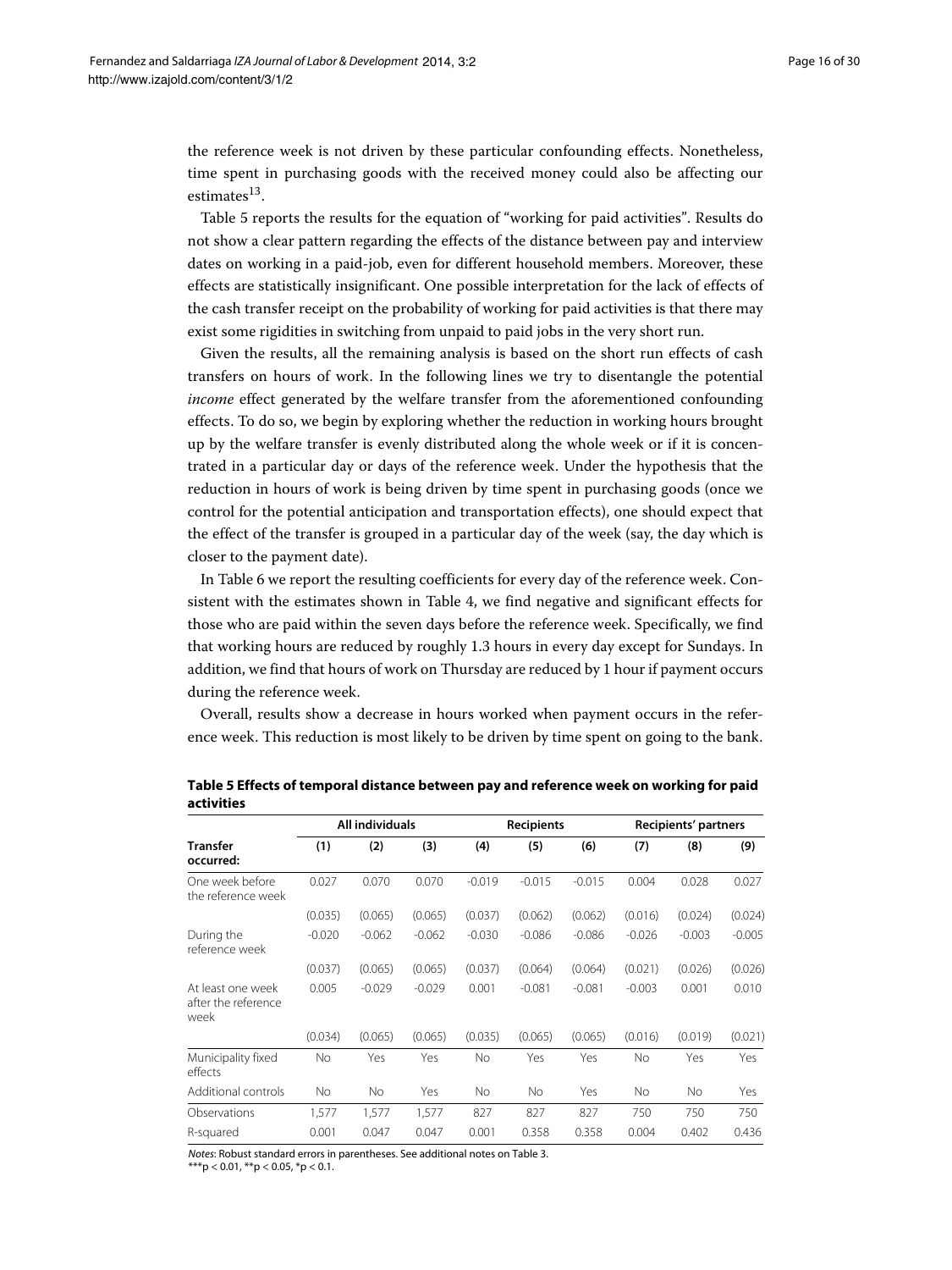|                            | Sunday     | Monday   | Tuesday   | Wednesday  | Thursday    | Friday      | Saturday  |
|----------------------------|------------|----------|-----------|------------|-------------|-------------|-----------|
| <b>Transfer occurred:</b>  | (1)        | (2)      | (3)       | (4)        | (5)         | (6)         | (7)       |
| One week before the        | $0.828*$   | $-0.732$ | $-0.810*$ | $-1.269**$ | $-1.319***$ | $-1.334***$ | $-0.982*$ |
| reference week             | (0.452)    | (0.494)  | (0.491)   | (0.498)    | (0.497)     | (0.514)     | (0.535)   |
| During the reference       | $1.231***$ | $-0.183$ | $-0.760$  | $-0.783$   | $-0.994*$   | $-0.644$    | 0.297     |
| week                       | (0.500)    | (0.531)  | (0.527)   | (0.520)    | (0.534)     | (0.548)     | (0.552)   |
| At least one week after    | $1.341***$ | 0.342    | 0.225     | 0.019      | $-0.084$    | 0.074       | 0.656     |
| the reference week         | (0.487)    | (0.453)  | (0.458)   | (0.470)    | (0.493)     | (0.459)     | (0.533)   |
| Municipality fixed effects | Yes        | Yes      | Yes       | Yes        | Yes         | Yes         | Yes       |
| Additional controls        | Yes        | Yes      | Yes       | Yes        | Yes         | Yes         | Yes       |
| Observations               | 827        | 827      | 827       | 827        | 827         | 827         | 827       |
| R-squared                  | 0.398      | 0.366    | 0.395     | 0.373      | 0.366       | 0.379       | 0.345     |

<span id="page-16-0"></span>**Table 6 Effects of temporal distance between pay and reference week on daily hours of work (recipients only)**

*Notes*: Robust standard errors in parentheses. See additional notes on Table [3.](#page-14-0)

\*\*\*p < 0.01, \*\*p < 0.05, \*p < 0.1.

However, when payment takes place one week before the reference week, the reduction in labor intensity is evenly distributed along the reference week which is inconsistent with the hypothesis that our results are mainly driven by transportation from the household to the bank. We interpret these results as if the dummy variable representing that the payment was made "one week before the reference week" reflects the immediate disincentives to work generated by the having received the cash transfer.

#### **5.2 Heterogeneous effects**

We next explore whether the decline in hours worked during the reference week is homogeneous across all recipients or if they differ according to their observable characteristics. First, in Table [7](#page-17-1) we divide the sample of recipients according to their marital status (married and non-married). Interestingly, we find that the reduction in working hours of recipients when the transfer was observed to happen one week before the reference week is driven by the sub-sample of married women. The point estimate for married women is -11.3 and is statistically significant at the 1% level, whereas the coefficient of the subsample of non-married women is not statistically significant. One plausible explanation for this difference is that married women also rely on their husbands' income and this allow them to reduce their working intensity more than non-married women.

Second, we analyze if there exists heterogeneity between old and young recipients. In order to keep a balanced sample in both groups, we say that a recipient is young if she is 40 years old or younger and she is old, otherwise. Table [8](#page-17-2) presents results from this specification. Results suggest that younger women (i.e., recipients aged 40 or less) reduce more their working hours relative to older women. In fact, working behavior of older women seems to be unaffected by the cash transfer receipt, since all the coefficients are statistically insignificant. On the other hand, younger women reduce working intensity by around 12 hours when the payment occurs one week before the reference week.

Third, we distinguish between recipients who have children aged 5 or less and those who do not. This distinction is important because the presence of young children at home is a major determinant in female labor supply. Results from splitting the sample according to children's age are presented in Table [9.](#page-18-0) As expected, recipients with children aged 5 or less reduce their labor supply more than recipients with older children. The point estimate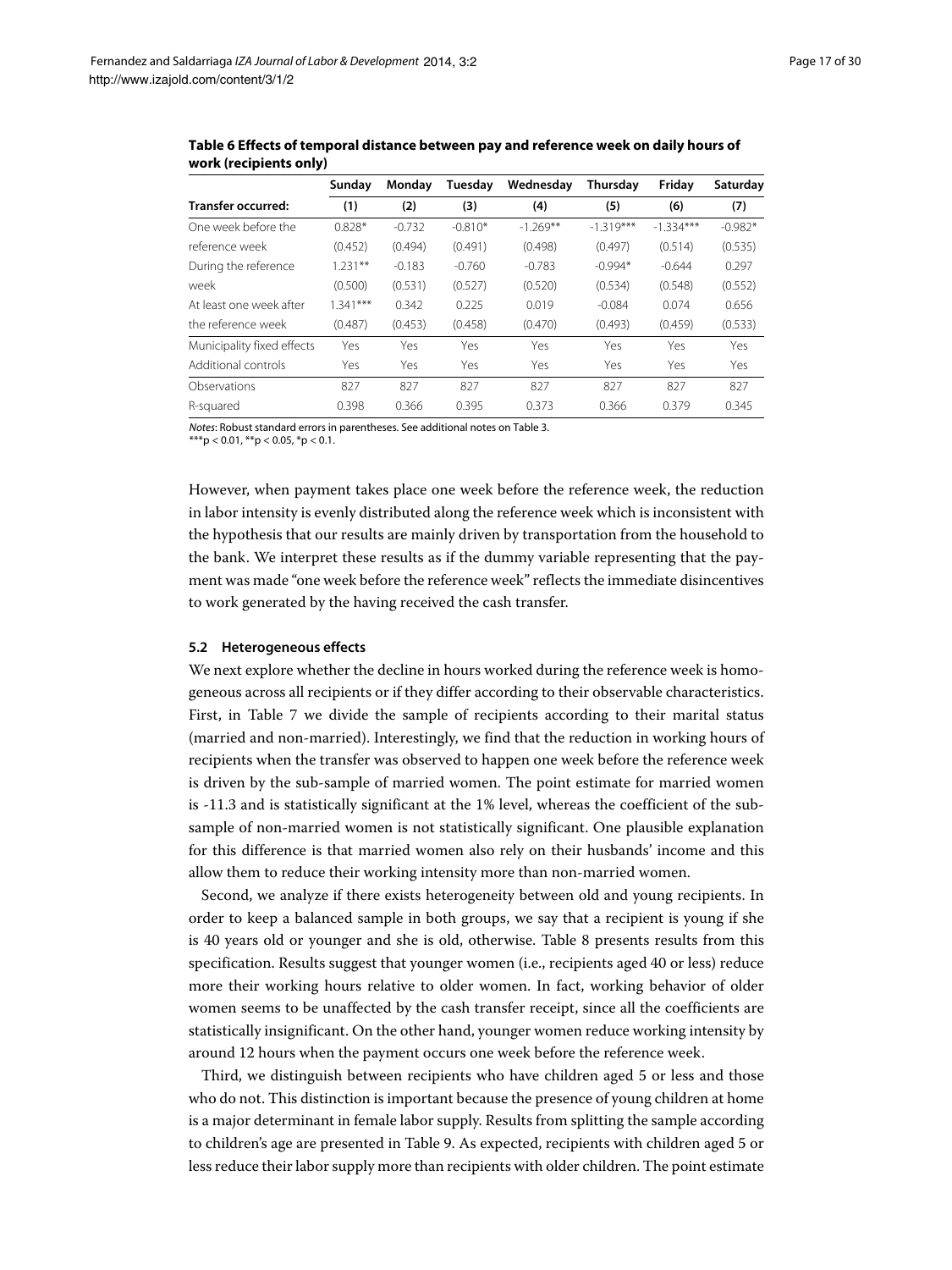|                                            |          | <b>Married</b> | Non-married |          |  |
|--------------------------------------------|----------|----------------|-------------|----------|--|
| <b>Transfer occurred:</b>                  | (1)      | (2)            | (3)         | (4)      |  |
| One week before the reference week         | $-2.318$ | $-11.293***$   | $-2.825$    | $-2.620$ |  |
|                                            | (1.875)  | (3.667)        | (2.068)     | (4.647)  |  |
| During the reference week                  | $-2.165$ | $-6.788$       | 0.088       | 3.899    |  |
|                                            | (2.058)  | (4.599)        | (2.325)     | (4.557)  |  |
| At least one week after the reference week | $-1.310$ | $-1.808$       | 3.246       | 5.252    |  |
|                                            | (1.745)  | (3.823)        | (2.023)     | (4.344)  |  |
| Municipality fixed effects                 | No       | Yes            | No.         | Yes      |  |
| Additional controls                        | Yes      | Yes            | Yes         | Yes      |  |
| Observations                               | 446      | 446            | 381         | 381      |  |
| R-squared                                  | 0.072    | 0.540          | 0.063       | 0.540    |  |

#### <span id="page-17-1"></span>**Table 7 Effects of temporal distance between pay and reference week on weekly hours of work by marital status (recipients only)**

*Notes*: Robust standard errors in parentheses. See additional notes on Table [3.](#page-14-0)

\*\*\*p < 0.01, \*\*p < 0.05, \*p < 0.1.

of having received the cash transfer one week before the reference week is -9.96 hours for recipients with young children. This could suggest that recipients reduce their hours of work in order to spend this additional time in activities related to child rearing.

#### <span id="page-17-0"></span>**5.3 Robustness analysis**

#### *5.3.1 Changes in the sample and different specifications*

Though distance between program's pay dates and ENAHO's interview dates is presumably exogenous, the estimates in the previous section may be capturing some confounding effects. First, the way we construct the temporal distance when observing more than one pay date in a given municipality could introduce measurement bias, attenuating our estimated effects. Second, there still some additional effects which have not been discarded in previous estimates, downwardly biasing our results. In particular, the way in which time spent in going to withdraw the money can affect the results has not been discussed, and can erroneously be interpreted as a disincentive effect to work. Third, results can be sensitive to the inclusion of non-poor beneficiaries in the sample. Finally, our measures

# <span id="page-17-2"></span>**Table 8 Effects of temporal distance between pay and reference week on weekly hours of work by age group (recipients only)**

|                                            |            | Young (under 40) | Old      |          |  |
|--------------------------------------------|------------|------------------|----------|----------|--|
| <b>Transfer occurred:</b>                  | (1)        | (2)              | (3)      | (4)      |  |
| One week before the reference week         | $-4.224**$ | $-11.985***$     | $-0.502$ | $-2.088$ |  |
|                                            | (2.035)    | (4.350)          | (1.919)  | (4.887)  |  |
| During the reference week                  | $-3.163$   | $-8.396*$        | 0.841    | 4.143    |  |
|                                            | (2.211)    | (4.671)          | (2.186)  | (4.883)  |  |
| At least one week after the reference week | $-0.897$   | $-2.033$         | 1.881    | 7.796    |  |
|                                            | (1.845)    | (3.750)          | (1.893)  | (4.814)  |  |
| Municipality fixed effects                 | <b>No</b>  | Yes              | No       | Yes      |  |
| Additional controls                        | Yes        | Yes              | Yes      | Yes      |  |
| Observations                               | 411        | 411              | 416      | 416      |  |
| R-squared                                  | 0.061      | 0.544            | 0.058    | 0.553    |  |

*Notes*: Robust standard errors in parentheses. See additional notes on Table [3.](#page-14-0)

\*\*\*p < 0.01, \*\*p < 0.05, \*p < 0.1.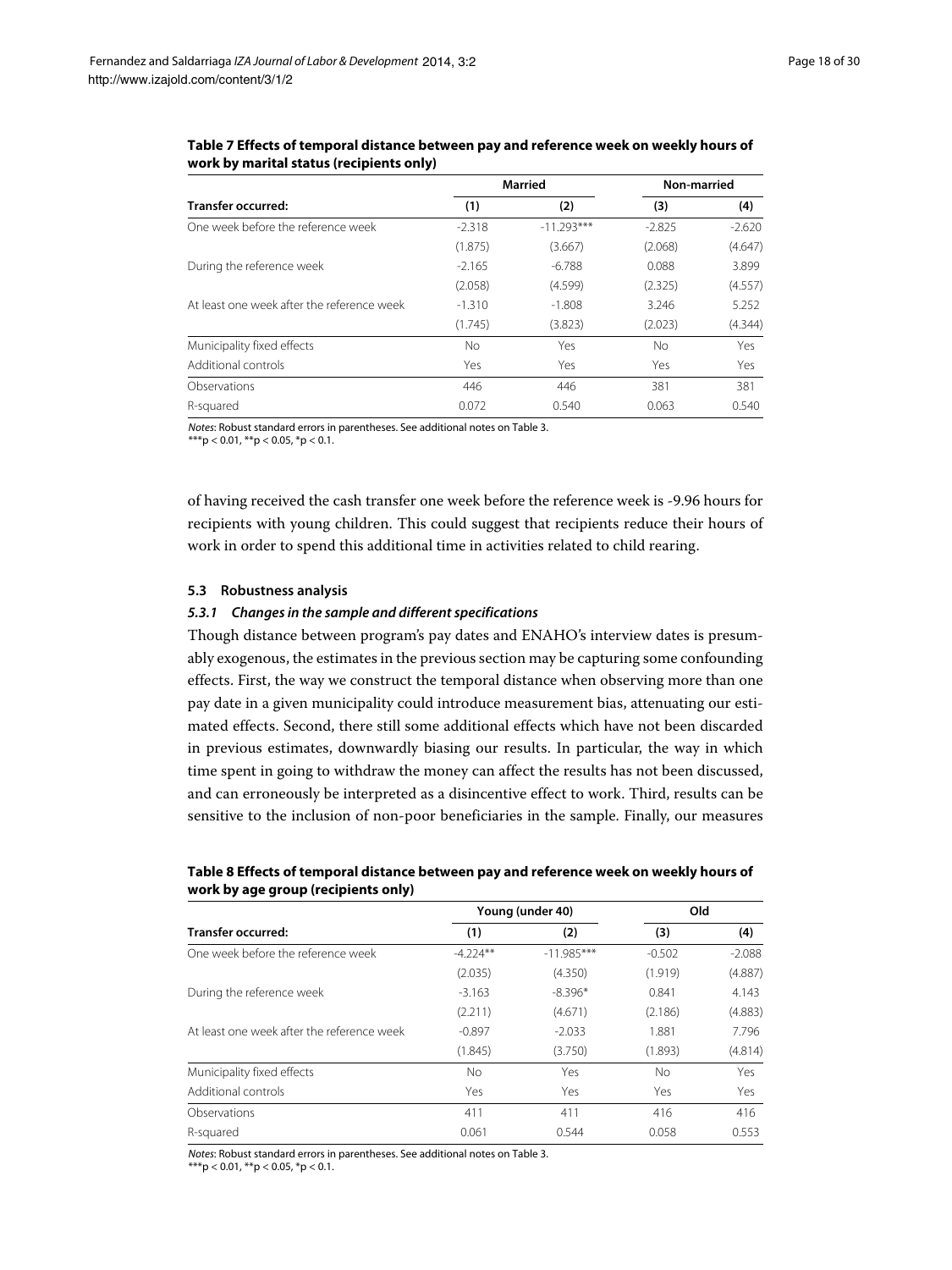|                                            |            | With children  | With children<br>aged 6 or more |          |  |
|--------------------------------------------|------------|----------------|---------------------------------|----------|--|
|                                            |            | aged 5 or less |                                 |          |  |
| Transfer occurred:                         | (1)        | (2)            | (3)                             | (4)      |  |
| One week before the reference week         | $-4.346**$ | $-9.962**$     | $-0.637$                        | $-6.152$ |  |
|                                            | (1.822)    | (3.878)        | (2.209)                         | (4.867)  |  |
| During the reference week                  | $-0.336$   | $-3.830$       | $-2.747$                        | $-2.149$ |  |
|                                            | (1.903)    | (4.900)        | (2.664)                         | (5.689)  |  |
| At least one week after the reference week | 0.686      | 1.870          | $-0.624$                        | 4.646    |  |
|                                            | (1.618)    | (3.548)        | (2.256)                         | (5.791)  |  |
| Municipality fixed effects                 | <b>No</b>  | Yes            | N <sub>o</sub>                  | Yes      |  |
| Additional controls                        | Yes        | Yes            | Yes                             | Yes      |  |
| Observations                               | 447        | 447            | 354                             | 354      |  |
| R-squared                                  | 0.080      | 0.511          | 0.042                           | 0.563    |  |

<span id="page-18-0"></span>

|                                          | Table 9 Effects of temporal distance between pay and reference week on weekly hours of |
|------------------------------------------|----------------------------------------------------------------------------------------|
| work by children's age (recipients only) |                                                                                        |

*Notes*: Robust standard errors in parentheses. See additional notes on Table [3.](#page-14-0)

\*\*\*p < 0.01, \*\*p < 0.05, \*p < 0.1.

of distance between pay and interview dates can be capturing effects other than *income* effects, affecting the interpretation of our results.

We begin our robustness checks by exploring whether the inclusion of non-poor families in our sample could yield different results. To the extent that poor beneficiaries can live in more remote areas and have less access to transportation, results shown in the previous section can represent lower-bound estimates. In Table [10](#page-18-1) we report the results for weekly hours of work after including non-poor beneficiaries in our sample. Results correspond to recipients only. All the estimated coefficients are negative and statistically significant at the 1% level. In our most preferred specification (i.e., including municipality fixed effects and controlling for individual characteristics), we find that having been paid one week before the reference week reduces working intensity by around 6 hours.

The estimated effects are also larger than those presented in Table [4,](#page-14-1) where we exclude non-poor families. This additional evidence suggests that the decline in hours of work is not driven by the time needed to withdraw the money, since non-poor beneficiaries are more likely to spend *less* time going from home to the bank. Moreover, this difference

<span id="page-18-1"></span>**Table 10 Effects of temporal distance between pay and reference week on weekly hours of work, including non-poor beneficiaries (recipients only)**

| Transfer occurred:                         | (1)       | (2)        | (3)        |
|--------------------------------------------|-----------|------------|------------|
| One week before the reference week         | $-2.632$  | $-4.881**$ | $-5.998**$ |
|                                            | (1.329)   | (2.466)    | (2.408)    |
| During the reference week                  | $-1.564$  | $-0.685$   | $-1.948$   |
|                                            | (1.319)   | (2.583)    | (2.597)    |
| At least one week after the reference week | 1.024     | 3.071      | 2.251      |
|                                            | (1.225)   | (2.251)    | (2.275)    |
| Municipality fixed effects                 | <b>No</b> | Yes        | Yes        |
| Additional controls                        | <b>No</b> | No.        | Yes        |
| Observations                               | 1.015     | 1.015      | 1,015      |
| R-squared                                  | 0.009     | 0.340      | 0.354      |

*Notes*: Robust standard errors in parentheses. See additional notes on Table [3.](#page-14-0) \*\*\*p < 0.01, \*\*p < 0.05, \*p < 0.1.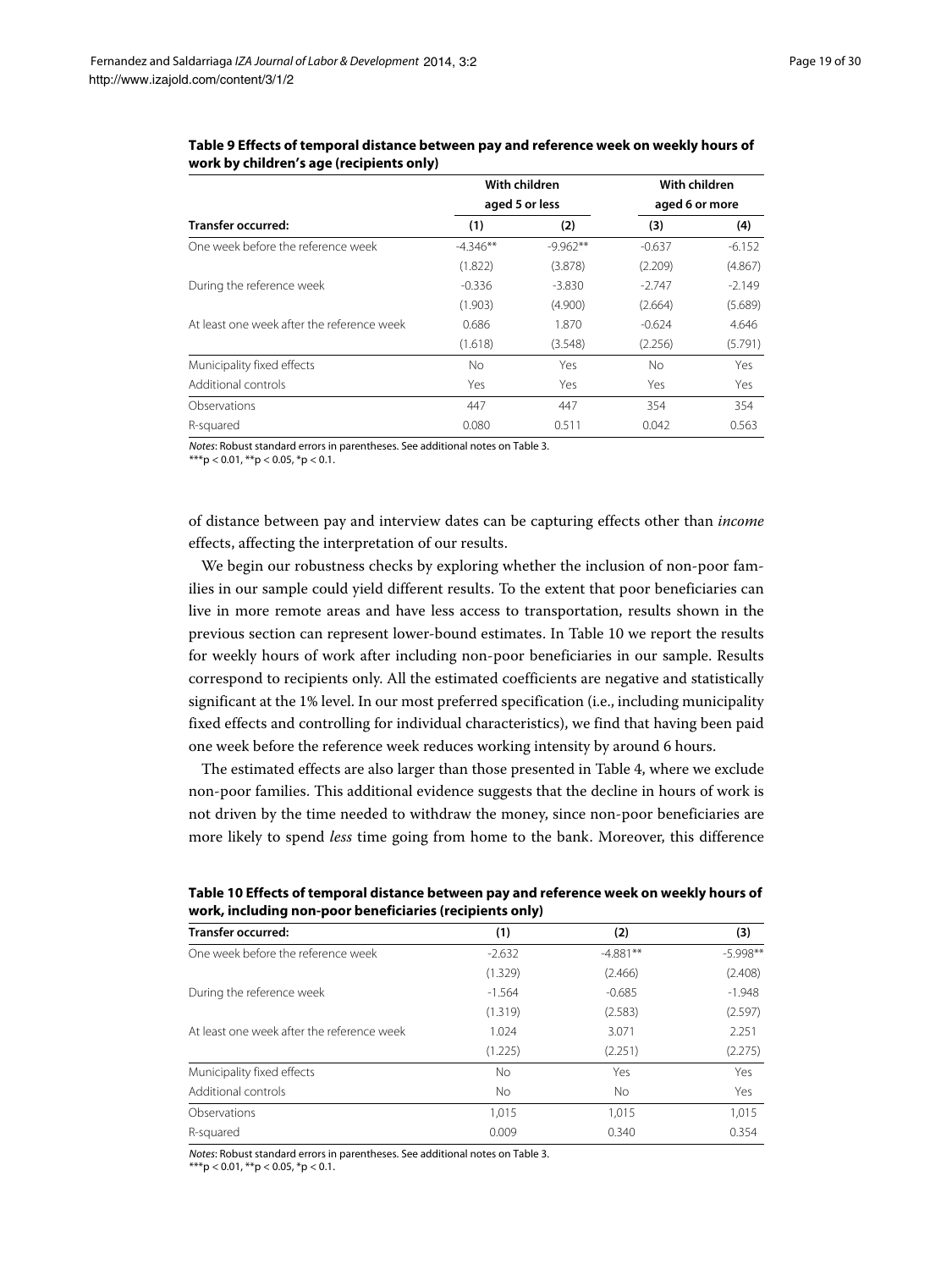may suggest that non-poor beneficiaries' labor supply is more elastic (with respect to cash transfers) than that of poor beneficiaries.

As an attempt to dissipate concerns related to measurement errors, we next construct a different measure of distance between pay and interview dates. Recall that our measure of "recentness" of the cash transfer is defined as the distance in weeks between the pay date and households' interview dates within a given municipality. Nevertheless, a municipality could have more than one pay date, since *Juntos* payment schedule is defined at the village level. Up until now, we have used the earliest date to construct our measures of distance between pay dates and the reference week.

In Table [11](#page-19-0) we present results when constructing the indicators of distance using the last date of payment within the municipality. We only include recipients in the regressions. In columns (1) to (3) we exclude non-poor recipients while in columns (4) to (6) we include them in the sample. When controlling for recipients characteristics, results suggest that poor beneficiaries reduce their weekly hours of work by 4.85 (statistically significant at the 5% level) when the cash transfer occurred one week before the reference week. This reduction in weekly hours of work is larger (-5.97 hours) when including non-poor households in the sample (column 6) and is statistically significant at the 5% level. Coefficients reported in columns (3) and (6) of Table [11](#page-19-0) are similar to those reported in column (6) of Table [4](#page-14-1) and column (3) of Table [10,](#page-18-1) respectively, where we use the same samples and the first date of payment within the municipality to define temporal distance. The evidence presented on this table suggests that the impact of having received the cash transfer one week before the reference week on hours of work does not significantly change when we modify the definition of the municipality-payment date.

A major threat to our identification strategy is that the dummy variables denoting the distance between payment and interview dates may be capturing other factors not related to the cash transfer, but to the specific date of the payment. For instance, it could be the case that payment dates are established on days when the labor supply is low for a different reason than the transfer (e.g., holidays). This potential correlation between dates and unobservable variables that affect hours of work would invalidate our strategy. To check that this is not the case, we perform a falsification test using available data from non-beneficiaries. If the dummy variables representing the distance between payment

|                                            |           | Poors     |            | Poors and non-poors |           |            |  |
|--------------------------------------------|-----------|-----------|------------|---------------------|-----------|------------|--|
| <b>Transfer occurred:</b>                  | (1)       | (2)       | (3)        | (4)                 | (5)       | (6)        |  |
| One week before the reference week         | $-1.229$  | $-3.781$  | $-4.847**$ | $-2.118$            | $-5.194*$ | $-5.970**$ |  |
|                                            | (1.646)   | (3.171)   | (2.461)    | (1.570)             | (2.983)   | (2.905)    |  |
| During the reference week                  | $-1.049$  | 1.595     | 0.817      | $-1.503$            | 0.803     | $-0.094$   |  |
|                                            | (1.612)   | (3.344)   | (3.437)    | (1.506)             | (2.957)   | (3.016)    |  |
| At least one week after the reference week | $-0.951$  | 2.238     | 1.550      | $-0.450$            | 1.538     | 1.044      |  |
|                                            | (1.346)   | (2.718)   | (2.187)    | (1.287)             | (2.536)   | (2.520)    |  |
| Municipality fixed effects                 | <b>No</b> | Yes       | Yes        | <b>No</b>           | Yes       | Yes        |  |
| Additional controls                        | <b>No</b> | <b>No</b> | Yes        | No                  | <b>No</b> | Yes        |  |
| Observations                               | 827       | 827       | 827        | 1.015               | 1.015     | 1,015      |  |
| R-squared                                  | 0.001     | 0.392     | 0.432      | 0.003               | 0.339     | 0.384      |  |

<span id="page-19-0"></span>**Table 11 Effects of temporal distance between pay and reference week on weekly hours of work using the last pay date within municipalities (recipients only)**

*Notes*: Robust standard errors in parentheses. See additional notes on Table [3.](#page-14-0)

\*\*\*p < 0.01, \*\*p < 0.05, \*p < 0.1.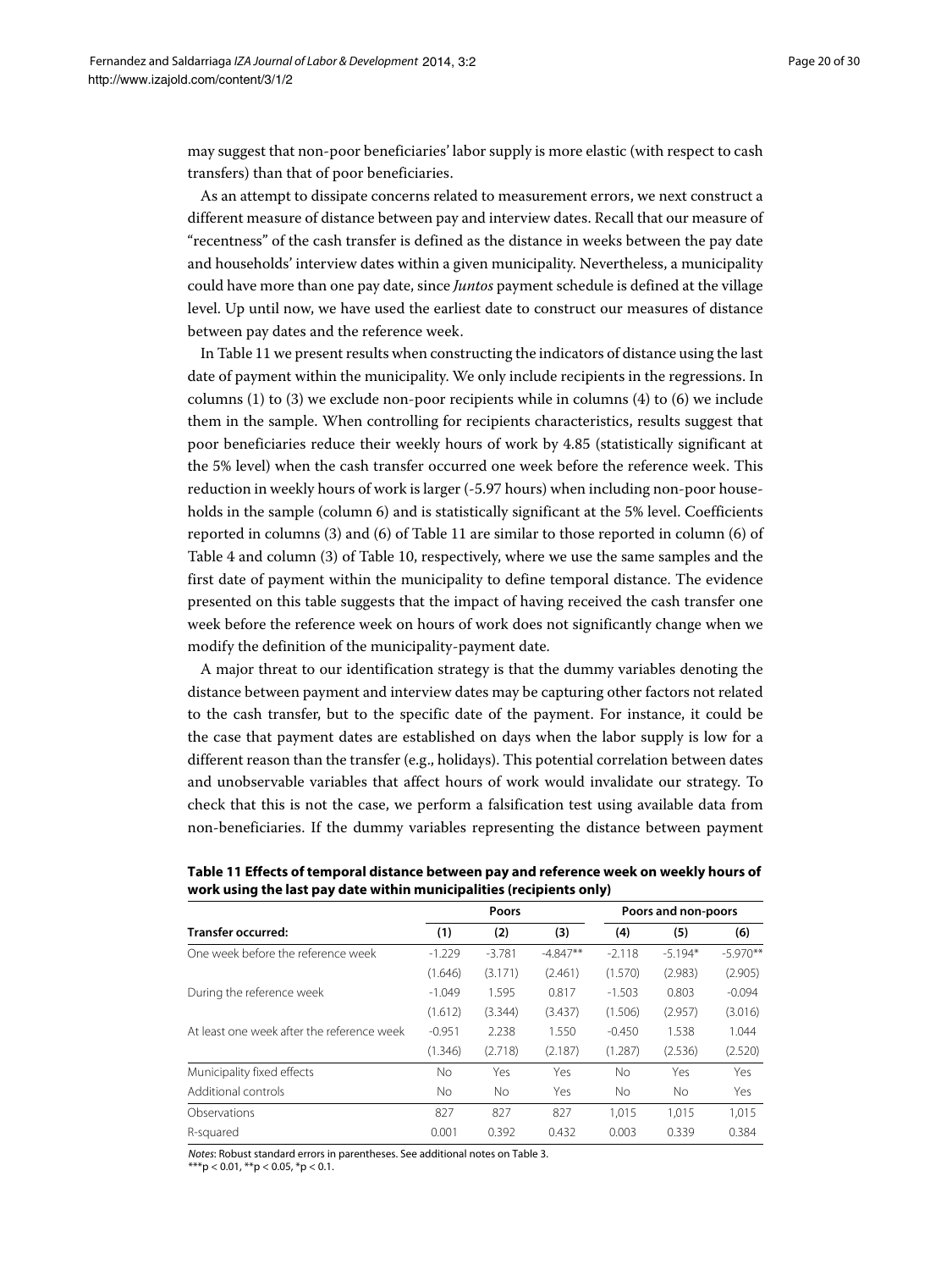and interview dates were correlated with other variables that affect labor supply, they should also have an impact on the hours of work of non-beneficiaries.

We perform regressions for weekly hours of work including in the sample spouses of household heads who are not beneficiaries from *Juntos* but who live in treated municipalities. Table [12](#page-20-0) presents the results from these regressions. Results show that none of the dummies measuring the distance between pay and interview dates are significant at any conventional level. We interpret these results as if our indicators of distance are not correlated with omitted variables that may affect labor supply by alternative channels.

Finally, we perform an additional specification that allows us to rule out the hypothesis that our results may be driven by the time spent picking up the money. In particular, we perform two separate regressions according to the program's payment method in order to rule out this possibility. Recall that there exist two payment methods: deposits to bank accounts and delivering cash in armored van. The former implies that beneficiaries go to the bank and withdraw the money through ATM, whereas armored vans distribute the money to beneficiaries in the main square of their village. This second payment method was introduced to reach the most remote places of the Peruvian territory and does not require beneficiaries to move long distances in order to pick up the money. Thus, the effect of temporal distance between interview and payment dates on labor supply for beneficiaries who received the cash transfer via armored vans does not contain confounding factors such as time spent in withdrawing the money.

Table [13](#page-21-0) reports the results for weekly hours of work divided according to the payment mechanism. Columns (1) and (2) correspond to the bank account mechanism, and columns (3) and (4) correspond to payment through armored vans. All the regressions are performed for recipients only. Coefficients for "bank account" are not statistically significant at any conventional level. In contrast, coefficients for "armored van" are statistically significant at the 1% level when including the full set of controls. In particular, work intensity of individuals for whom the cash transfer was made by armored vans is reduced by 8.8 hours when the transfer occurred 1 week before the reference week. We interpret this result as if the reduction in hours of work is purely due to an income effect and is not related to the time spent going to the bank.

| <b>Transfer occurred:</b>                  | (1)       | (2)       | (3)        |
|--------------------------------------------|-----------|-----------|------------|
| One week before the reference week         | $-0.054$  | $-0.799$  | $-0.210$   |
|                                            | (1.542)   | (3.021)   | (3.024)    |
| During the reference week                  | $-1.603$  | $-2.155$  | $-1.997$   |
|                                            | (1.557)   | (2.831)   | $-(2.793)$ |
| At least one week after the reference week | 3.352     | 2.211     | 2.099      |
|                                            | (1.663)   | (2.848)   | (2.790)    |
| Municipality fixed effects                 | No.       | Yes       | Yes        |
| Additional controls                        | <b>No</b> | <b>No</b> | Yes        |
| Observations                               | 927       | 927       | 927        |
| R-squared                                  | 0.010     | 0.333     | 0.348      |

<span id="page-20-0"></span>**Table 12 Effects of temporal distance between pay and reference week on weekly hours of work (non-beneficiary housewives)**

*Notes*: Robust standard errors in parentheses. See additional notes on Table [3.](#page-14-0) \*\*\*p < 0.01, \*\*p < 0.05, \*p < 0.1.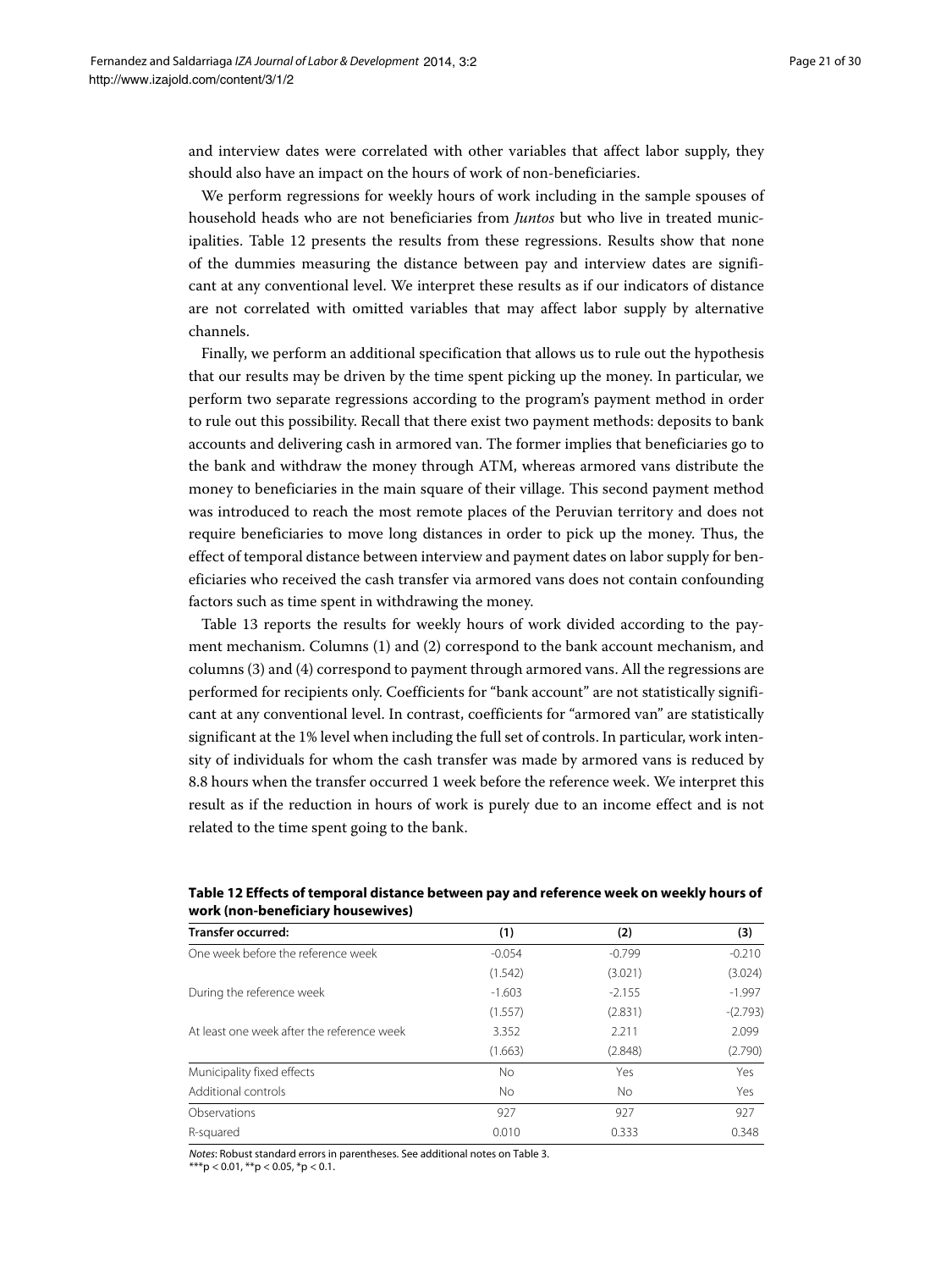| <b>Transfer occurred:</b>                  | <b>Bank</b> |           | Armored van |            |
|--------------------------------------------|-------------|-----------|-------------|------------|
|                                            | (1)         | (2)       | (3)         | (4)        |
| One week before the reference week         | $-3.195*$   | $-0.913$  | $-2.335$    | $-8.807**$ |
|                                            | (1.839)     | (4.353)   | (2.087)     | (3.056)    |
| During the reference week                  | $-0.670$    | 7.421     | $-2.835$    | $-6.207$   |
|                                            | (2.275)     | (4.529)   | (2.119)     | (3.864)    |
| At least one week after the reference week | 0.201       | $11.202*$ | $-0.418$    | $-1.006$   |
|                                            | (2.082)     | (6.448)   | (1.763)     | (2.667)    |
| Municipality fixed effects                 | <b>No</b>   | Yes       | <b>No</b>   | Yes        |
| Additional controls                        | <b>No</b>   | Yes       | Yes         | Yes        |
| Observations                               | 369         | 369       | 458         | 458        |
| R-squared                                  | 0.086       | 0.478     | 0.060       | 0.400      |

<span id="page-21-0"></span>**Table 13 Effects of temporal distance between pay and reference week on weekly hours of work by payment mechanism (recipients only)**

*Notes*: Robust standard errors in parentheses. See additional notes on Table [3.](#page-14-0)

\*\*\*p < 0.01, \*\*p < 0.05, \*p < 0.1.

#### *5.3.2 An alternative measure of temporal distance*

Additional concerns about the econometric approach can be related to the way temporal distance is defined. In this section, we construct an alternative measure of temporal distance based on the exact date of payment and interview dates. More specifically, since we observe hours of work for every day of the reference week and the municipality payment date, we can calculate the exact number of days between the pay day and each of the days in the reference week. Moreover, since we have exactly 7 different observations for each individual (associated to the seven days of the reference week), we can perform fixed effect regressions at the individual level using temporal distance in days as the independent variable.

Panel A of Table [14](#page-22-1) reports the results from the linear specification. Columns with even numbers include only poor recipients, whereas columns with odd numbers allow for the inclusion of non-poor recipients in the sample. The first two columns use the earliest pay date and the last two columns use the last payment date within a given municipality to define the number of days between the cash transfer and the "reference day" (the day for which hours of work are reported). That is, each individual's hours of work are measured in 7 different reference days. The point estimate for poor recipients is 0.127 (statistically significant at the 1% level), suggesting that hours of work go up by 0.127 hours per day when the cash transfer occurs after the reference day. When including non-poor beneficiaries in the sample, the point estimate rises to 0.131, and is also statistically significant at the 1% level. A similar pattern is observed when using the last payment date within the municipality.

In Panel B of Table [14](#page-22-1) we present the estimated coefficients associated to dummy variables indicating the number of days between the pay day and the reference day. For the sake of simplicity, we construct 10 such variables, each representing the number of days between the cash transfer and the reference day. In particular, we include in the regressions indicators for cash transfer occurring 1 day, 2 days, 3 or 4 days, 5 or 6 days, and 7 or more days after (or before) the reference day. The omitted category is when the pay day and the day of report are the same (i.e., temporal distance between pay and the reference day is equal to zero). Results show that working hours are reduced when the cash transfer occurs before the day in which individuals report their working behavior. The largest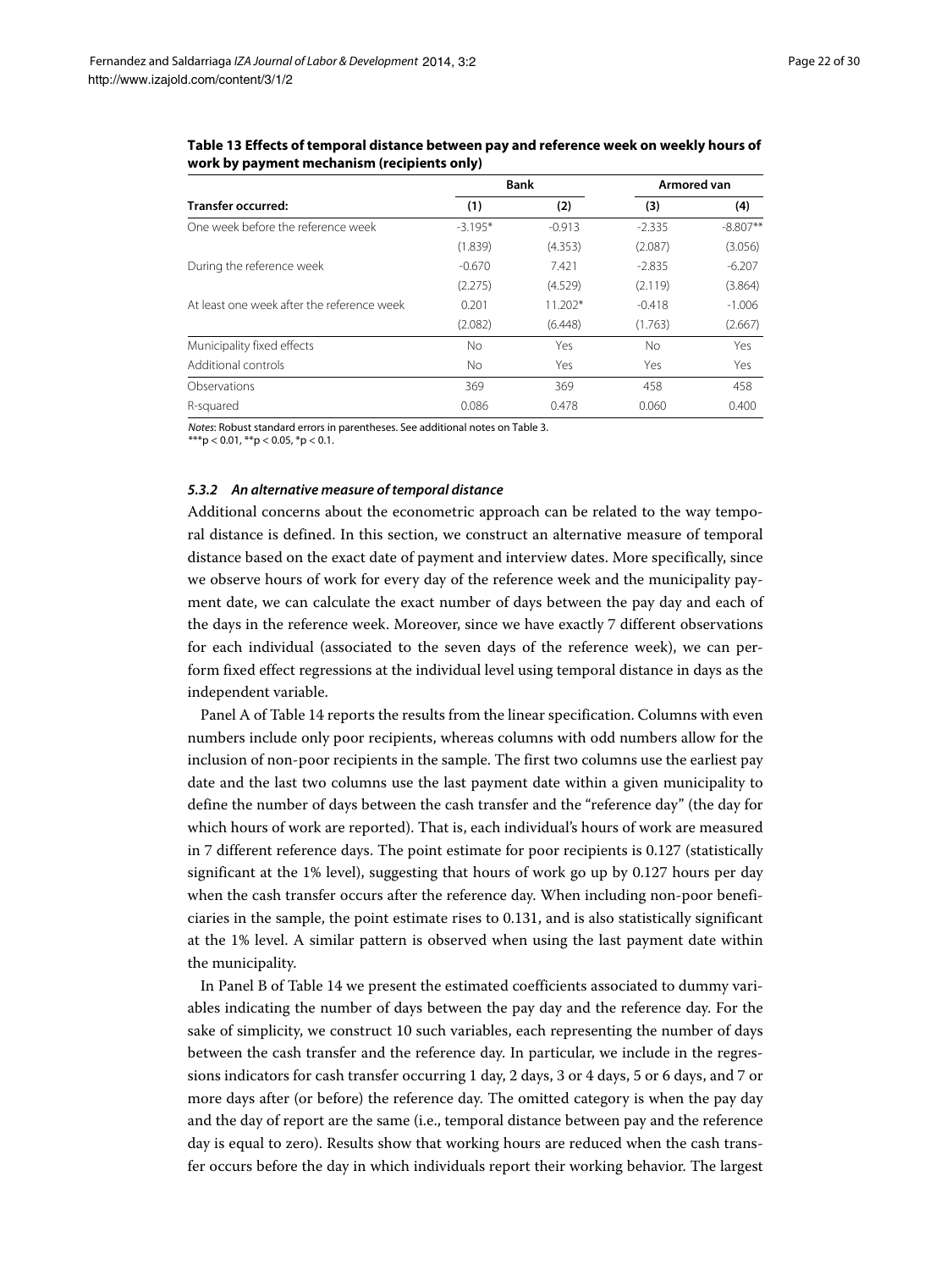|                                                        | Payment date within municipalities |            |                 |            |
|--------------------------------------------------------|------------------------------------|------------|-----------------|------------|
|                                                        | Earliest pay date                  |            | Latest pay date |            |
|                                                        | (1)                                | (2)        | (3)             | (4)        |
| Panel A                                                |                                    |            |                 |            |
| Coefficient on linear specification                    | $0.127***$                         | $0.131***$ | $0.119***$      | $0.123***$ |
|                                                        | (0.014)                            | (0.013)    | (0.025)         | (0.039)    |
|                                                        | [0.523]                            | [0.546]    | [0.489]         | [0.557]    |
| Panel B                                                |                                    |            |                 |            |
| Transfer occurred (with respect to the reference day): |                                    |            |                 |            |
| At least 7 days before                                 | $0.157***$                         | $0.109***$ | $0.123**$       | $0.173***$ |
|                                                        | (0.044)                            | (0.034)    | (0.041)         | (0.053)    |
| 5or 6 days before                                      | $-0.288**$                         | $-0.268*$  | $-0.230*$       | $-0.196*$  |
|                                                        | (0.116)                            | (0.156)    | (0.101)         | (0.091)    |
| 3 or 4 days before                                     | $-0.434**$                         | $-0.489**$ | $-0.339$        | $-0.432**$ |
|                                                        | (0.228)                            | (0.204)    | (0.243)         | (0.213)    |
| 2 days before                                          | $-0.251$                           | $-0.266$   | $-0.252$        | $-0.209$   |
|                                                        | (0.237)                            | (0.212)    | (0.212)         | (0.221)    |
| 1 day before                                           | 0.053                              | $-0.067$   | $-0.039$        | 0.051      |
|                                                        | (0.234)                            | (0.209)    | (0.249)         | (0.219)    |
| 1 day after                                            | 0.180                              | 0.174      | 0.178           | 0.263      |
|                                                        | (0.244)                            | (0.219)    | (0.256)         | (0.227)    |
| 2 days after                                           | 0.343                              | 0.313      | $0.442*$        | $0.448**$  |
|                                                        | (0.247)                            | (0.223)    | (0.257)         | (0.230)    |
| 3 or 4 days after                                      | 0.243                              | 0.203      | 0.326           | $0.380*$   |
|                                                        | (0.231)                            | (0.209)    | (0.242)         | (0.217)    |
| 5 or 6 days after                                      | $0.829***$                         | $0.818***$ | $0.962***$      | $1.023***$ |
|                                                        | (0.263)                            | (0.241)    | (0.278)         | (0.252)    |
| At least 7 days after                                  | $1.132***$                         | $1.203***$ | $1.267***$      | $1.134***$ |
|                                                        | (0.276)                            | (0.253)    | (0.294)         | (0.277)    |
|                                                        | [0.520]                            | [0.610]    | [0.519]         | [0.537]    |
| Individual fixed effects                               | Yes                                | Yes        | Yes             | Yes        |
| Observations                                           | 5,789                              | 7,105      | 5,789           | 7,105      |
| Number of individuals                                  | 827                                | 1,015      | 827             | 1,015      |

#### <span id="page-22-1"></span>**Table 14 Effect of temporal distance between pay and reference day on daily hours of work (recipients only)**

*Notes*: Robust standard errors in parentheses. R-squared in brackets.

\*\*\*p < 0.01, \*\*p < 0.05, \*p < 0.1.

decline in hours of work occurs when the payment was observed to happen 3 or 4 days before the day of report, and becomes negligible when the pay day gets closer to the day of report of working behavior.

In Figure [2](#page-23-0) we plot the estimated coefficients along with their 95% confidence intervals according to the distance (in days) between the pay day and the reference day. We use day 0 (i.e., cash transfer occurred the reference day) as the benchmark dummy variable. The figure clearly describes a U-shaped pattern, implying that working intensity is reduced when the cash transfer was made within 5 days before the reference day and remains at its *normal* level when cash transfers occur after the reference day.

# <span id="page-22-0"></span>**6 Discussion**

Along the document, we have argued that, although CCTs may not have long-term or permanent effects on labor supply of adults, it may be the case that individuals reduce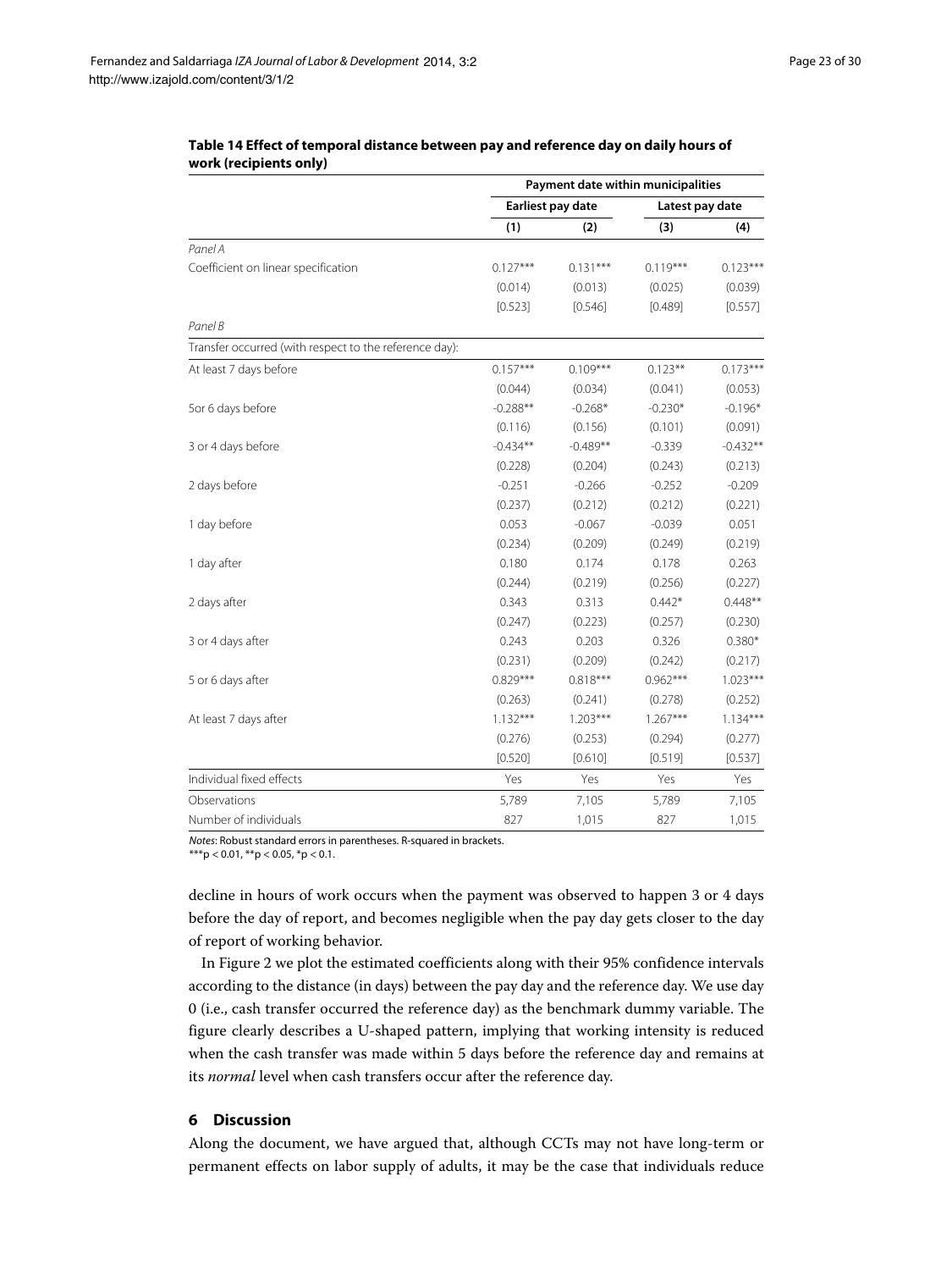Fernandez and Saldarriaga *IZA Journal of Labor & Development* Page 24 of 30 2014, 3:2 <http://www.izajold.com/content/3/1/2>



<span id="page-23-0"></span>their working intensity in the short-term as a response to welfare transfers. Our empirical analysis is based on the plausible assumption that payment schedules of *Juntos* are orthogonal to interview dates of ENAHO survey, and, using this identifying assumption, we are able to construct measures of temporal distance to test whether the recentness of cash transfers affects benefit recipients' labor supply. In particular, we find that working hours of recipients are reduced when the cash transfer was observed to happen within one week before the interview took place. In this section we discuss some possible paths through which it is possible to observe short- but not long-term effects of welfare transfers on labor supply of adults.

Results shown in Section [5.3](#page-17-0) suggest that declines in working intensity are mostly driven by married women in their childrearing ages. As discussed by Moffitt [\(1992\)](#page-29-13), there is a voluminous empirical literature supporting the idea that divorced or separated women have a more inelastic labor supply relative to women living in husband-wife (or maritally stable) families. There exist several explanations for these observed differences. The absence of a male with income to help support the children is the most common explanation. Two-parent families not only have the capability of generating more income since both parents can work for paid activities, but can also allocate more efficiently the time devoted to parenting practices. In contrast, child bearing and work in female-headed houses are both mutually exclusive activities. Therefore, the *income* effect generated by the welfare transfer is more likely to affect women living in husband-wife families.

Time not devoted to work can be re-allocated to parenting activities or, more broadly, home production. However, this implies that activities in which beneficiaries are involved might be such that they can *freely* switch between home production and paid job at any point of time (highly flexible activities). In the specific case of the Peruvian *Juntos* program, del Pozo and Guzmán [\(2011\)](#page-28-13) find that the welfare transfers increase the likelihood of owning small animals, such as poultry and guinea pigs, as well as the use of land for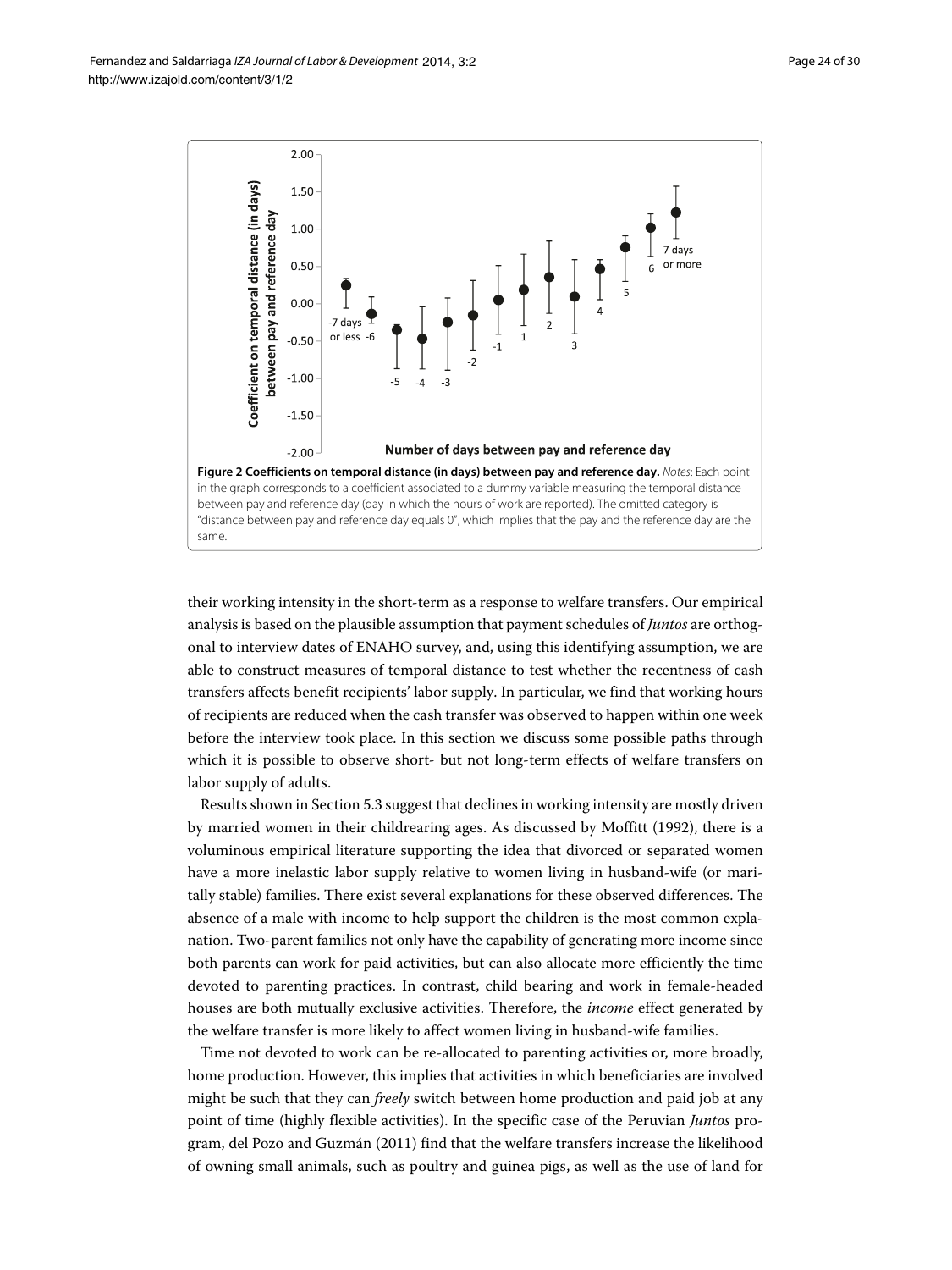growing natural grasses (which are used to feed guinea pigs). Moreover, authors find that income generated by selling small animals as a fraction of household total income is greater for program beneficiaries relative to non-treated households. Since raising small animals has become a profitable business that might be carried out as part of household activities, it is likely that program beneficiaries - in particular housewives - have turned to this activity as a compliment of their home-related duties, and which allow them to earn labor income while taking care of their children.

Aside from the working incentives welfare transfers may generate and the way in which time is allocated across home production and work effort, it is important to emphasize that results shown in the empirical analysis correspond to short-term responses of working behavior to welfare transfers and might not be taken as program's average treatment effects. As discussed in the literature review, most of the studies evaluating the effect of CCTs on labor supply (in Latin America) do not find significant changes in working behavior of adults. However, "disincentive effects on adult labor supply are found only for the program that made the most generous transfers, the *RPS* in Nicaragua" (Fiszbein and Schady [2009\)](#page-28-0). This piece of evidence suggests that *income* effects generated by welfare transfers may depend on the amount of the transfer relative to individual's earned income $^{14}$ .

The observed decrease in working effort of recipients in the short run can be explained from consumption patterns over time. If the welfare transfer allows households to achieve a higher consumption bundle over a certain period of time (say, during periods in which the cash transfer has recently been made) but not permanently, it is likely that the *income* effect would be visible only in the short run. However, when the cash transfer has been totally spent, labor supply must increase in order to afford the initial (i.e., out-of-welfare) consumption bundle. Put it differently, welfare transfers can "buy" leisure as long as a certain level of consumption has been achieved. Below this threshold, labor supply increases and returns to its initial level. Thus, if the cash transfer is sufficiently large to afford higher levels of consumption during a long period of time, then this would generate a permanent decrease of labor supply of individuals. This insight can explain why CCTs giving more generous stipends are observed to have disincentive effects on labor supply of adult beneficiaries.

#### <span id="page-24-0"></span>**7 Conclusion**

It is well-known that welfare programs in developed countries may have unintended effects on labor supply (Ashenfelter [1983;](#page-28-14) Moffitt [2002\)](#page-29-5). Conditional Cash Transfer programs are not the exception. However, empirical evidence from Latin American countries does not seem to be consistent with the *income* effect predicted by the standard model of labor supply. Evidence drawn from experimental and quasi-experimental evaluation methods is associated with the long term effects of program participation on adult labor supply. Although these empirical approaches allow researchers to accurately identify average treatment effects of welfare programs on different set of outcomes, it does not come without its drawbacks. In the specific case of adult labor supply, particular concerns should be given to general equilibrium effects potentially introduced by program's benefits, and indirect effects generated by the reduction in child labor.

In this paper we adopt a novel empirical approach which allow us to estimate short term effects of cash transfers on adults' working effort. In particular, we exploit within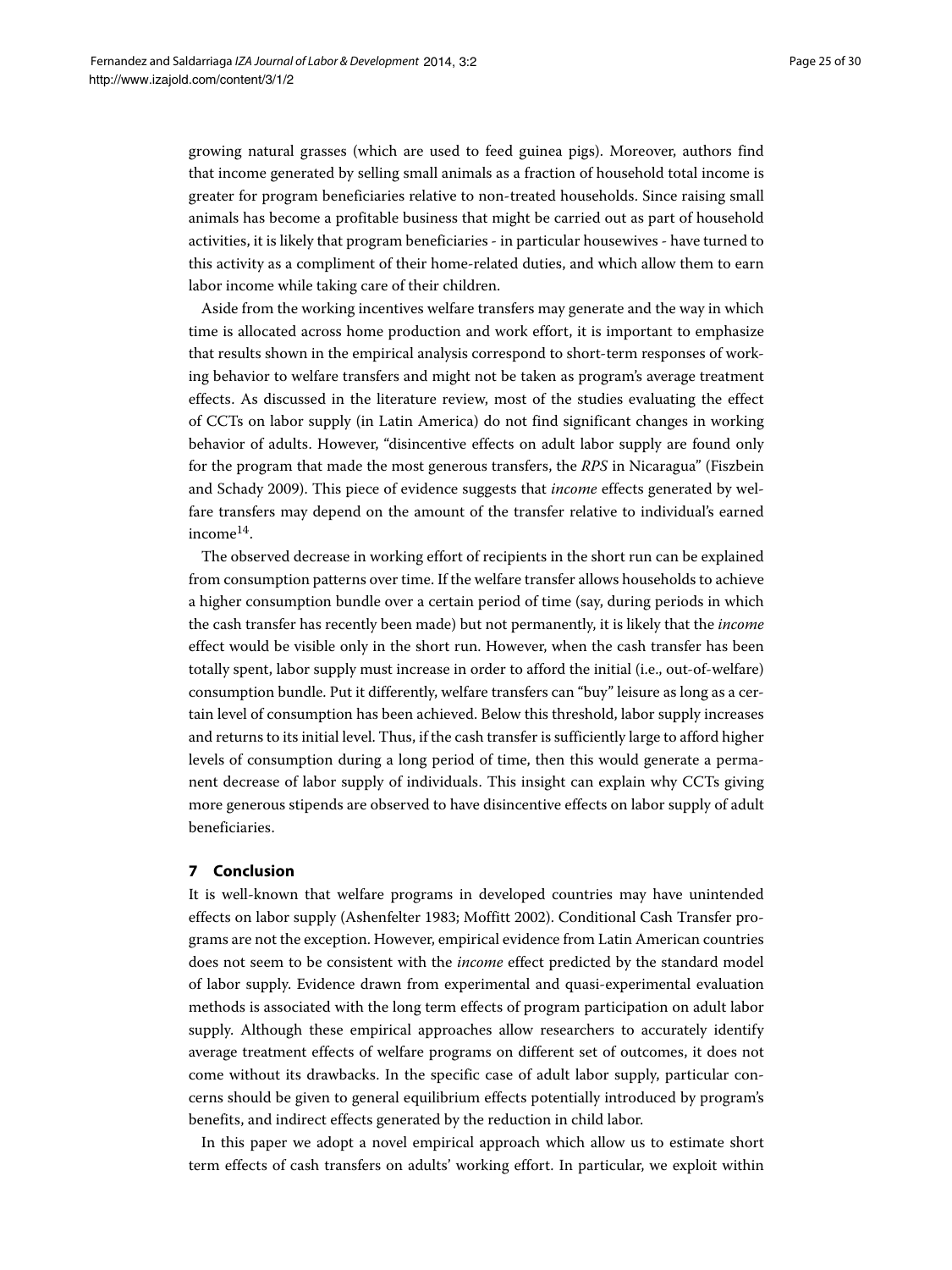municipality exogenous variation introduced by the temporal distance between payment schedules of the Peruvian *Juntos* program and interview dates of the Peruvian National Household Survey to explore whether the monthly receipt of cash transfers affect working behavior. Despite the fact that we cannot estimate average treatment effects, this empirical approach is useful for isolating immediate effects on labor supply generated by program stipends from other potentially confounding factors.

We find that women's (but not men's) weekly hours of work are reduced by almost 6 hours in the week following the payment date. This effect is mainly driven by married (maritally stable) women and by mothers with children aged 5 or less. However, no effects are found for labor force participation, nor for working for paid activities. These results are robust to changes in the sample, different specifications, and alternative measures of temporal distance.

Some interesting implications arise from our findings. From an academic perspective, we reconcile empirical evidence with the theoretical predictions of the standard model of labor supply. In this regard, although *income* effects are not observed in previous studies analyzing the impact of CCTs on adult labor supply in the sense of working disincentives, we do find that, in the short run, these effects are likely to appear. The absence of long term effects of cash transfers on working effort can be attributed to transfer's generosity and consumption patterns over time. The latter implies the way households maximize consumption in days near pay dates relative to more distant days.

For evaluation purposes, special attention should be paid to general equilibrium effects and changes in the labor market composition potentially introduced by CCTs. With respect to the former, it is possible that, within targeted communities, reductions in labor force participation generated by the introduction of welfare transfers can increase wages, thereby mitigating the predicted *income* effects. In fact, Alzúa et al. [\(2013\)](#page-28-6) find that household earned income increase as a result of increases in wages among male beneficiaries when analyzing the Mexican *PROGRESA* program. Regarding labor market composition, there is some evidence on changes in working activities. For instance, del Pozo and Guzmán [\(2011\)](#page-28-13) find that women are more likely to work closer to home. Likewise, Adato and Roopnaraine [\(2004\)](#page-28-15) find that adult males work longer in their own parcels relative to their counterparts when assessing the Nicaraguan *RPS*.

From a policy perspective, different issues arise. First, changing the amount and frequency of the payments could, as suggested by Fiszbein and Schady [\(2009\)](#page-28-0), amplify the immediate labor supply response to cash transfers. Second, as an attempt to minimize the decrease in hours of work, pay dates could be defined on days when labor supply is expected to be low (e.g., weekends). Third, policy makers should take into account the trade-off they face in terms of payment methods: bank deposits can be operationally cheaper but they impose larger transportation costs (not only money but also time) than delivering cash in armored vans.

Finally, we believe that our empirical approach could be useful to answer other related outcomes that might respond to the receipt of the cash transfer. For instance, we could examine if households change their regular consumption pattern during the week after the payment (e.g., going to restaurants instead of eating at home). Also, it would be relevant to check whether cash recipients do not lose control over the money once they arrive home. If potential disputes within the household arise after the payment, we could test whether there is an increase in domestic violence during these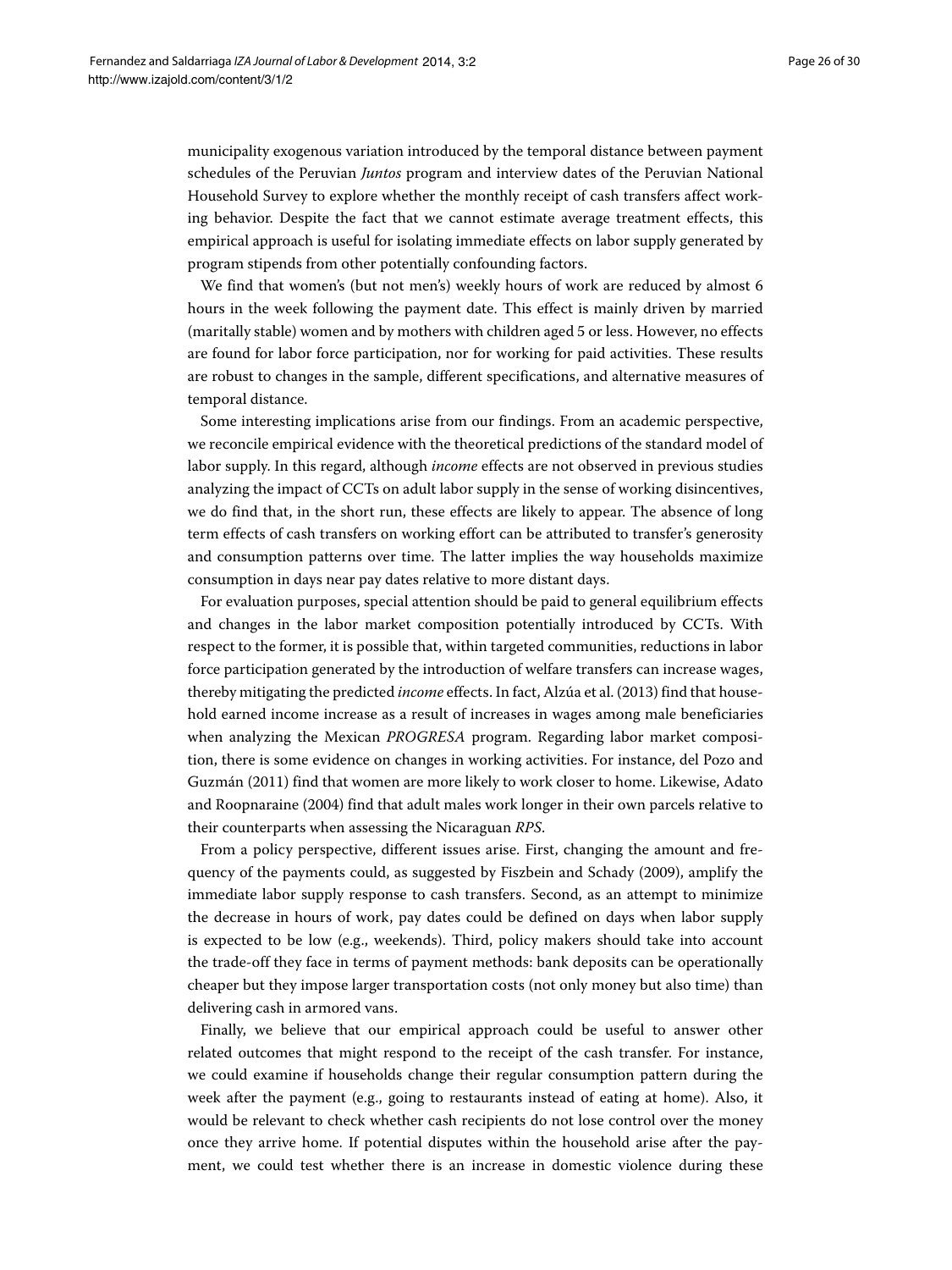days. It would also be relevant to examine whether children's school attendance (or education-related expenses) increase after the pay date. These are promising avenues for future research that may expand the discussion about the benefits and limitations of CCTs.

#### **Endnotes**

<sup>1</sup>In general, welfare programs can be divided according to the type of benefits: cash and in-kind transfers. Ashenfelter [\(1983\)](#page-28-14), Moffitt [\(1992\)](#page-29-13), and Moffitt [\(2002\)](#page-29-5) provide outstanding reviews of cash transfer programs. For a review of the relationship between in-kind benefits and labor supply, see Currie [\(1994\)](#page-28-16), Yelowitz [\(1995\)](#page-29-14), Blundell and MaCurdy [\(1999\)](#page-28-17), Moffitt [\(2002\)](#page-29-5), and Hoynes and Schanzenbach [\(2009\)](#page-28-18).

<sup>2</sup>Other studies suggest that individuals are likely to invest in agricultural related productive assets. In a recent article, Duflo et al. [\(2011\)](#page-28-19) document that demand for agricultural tools tend to increase on days close to pay dates

<sup>3</sup>In order to qualify, children must be 18 years old or under (with few exceptions accepting families with children "permanently and totally disabled" aged 19 or above), must be somehow related to the claimant (blood, marriage or law), and must be resident of the United States.

4Other See Eissa and Hoynes [\(2006\)](#page-28-20) and references therein.

5This is not the case for the Chilean *Chile Solidario* program, since one of the conditions for eligibility is that unemployed household members should be enrolled in local employment offices.

<sup>6</sup>See Moffitt [\(2002\)](#page-29-5) for a further examination of this particular scenario.

7There does not exist an extensive literature evaluating *Juntos* impacts on program beneficiaries. Most of the studies evaluating *Juntos* are based on qualitative analysis of program's impacts (Escobal and Benites [2012,](#page-28-21) Alcázar [2010\)](#page-28-22). Until this date, Perova and Vakis [\(2012\)](#page-29-12), Sánchez and Jaramillo [\(2012\)](#page-29-15), and del Pozo and Guzmán [\(2011\)](#page-28-13) constitute the only quantitative studies of this program. The latter two studies evaluate program's impacts on nutritional status of infants and household's productive investments and agricultural production, respectively.

<sup>8</sup>See the [Appendix](#page-27-0) for further detail on variables definition.

<sup>9</sup>It is worth noting, however, that this would be true only in villages where the payment method is through bank deposits, but not in villages where beneficiaries go to the main square on the pay day and wait for the armored van. We use this feature of the program to perform additional sensitivity tests in Section [5.3.](#page-17-0)

 $10$ Cash transfers were usually made available during the third week of the month, and interviews in a given district usually began during the first days of the calendar month and lasted almost 30 days. Based on this information, those who were interviewed at the end of the month, are more likely to be captured in the dummy variables encompassing individuals who received the transfer "during the reference week" or "one week after the reference week".

<sup>11</sup>The reason underlying the filters of non poor households as part of the Juntos beneficiaries can be explained based on poverty transitions (households being initially poor and then escaping from poverty once they had already been selected as beneficiaries) and program administrative failures (non poor households selected as beneficiaries even when the program was initially targeted to households below the poverty line).

<sup>12</sup>This information is also available at: [http://www.juntos.gob.pe/cronograma\\_](http://www.juntos.gob.pe/cronograma_transportadora.php) [transportadora.php.](http://www.juntos.gob.pe/cronograma_transportadora.php)

 $13$ It is worth noting, however, that the reduction in working hours occurs in the reference week. This implies that, if there exists an effect encompassing time spent in consumption of goods, then it is likely that this effect should appear just after the transfer has been done, but not in the reference week (seven days after the payment date).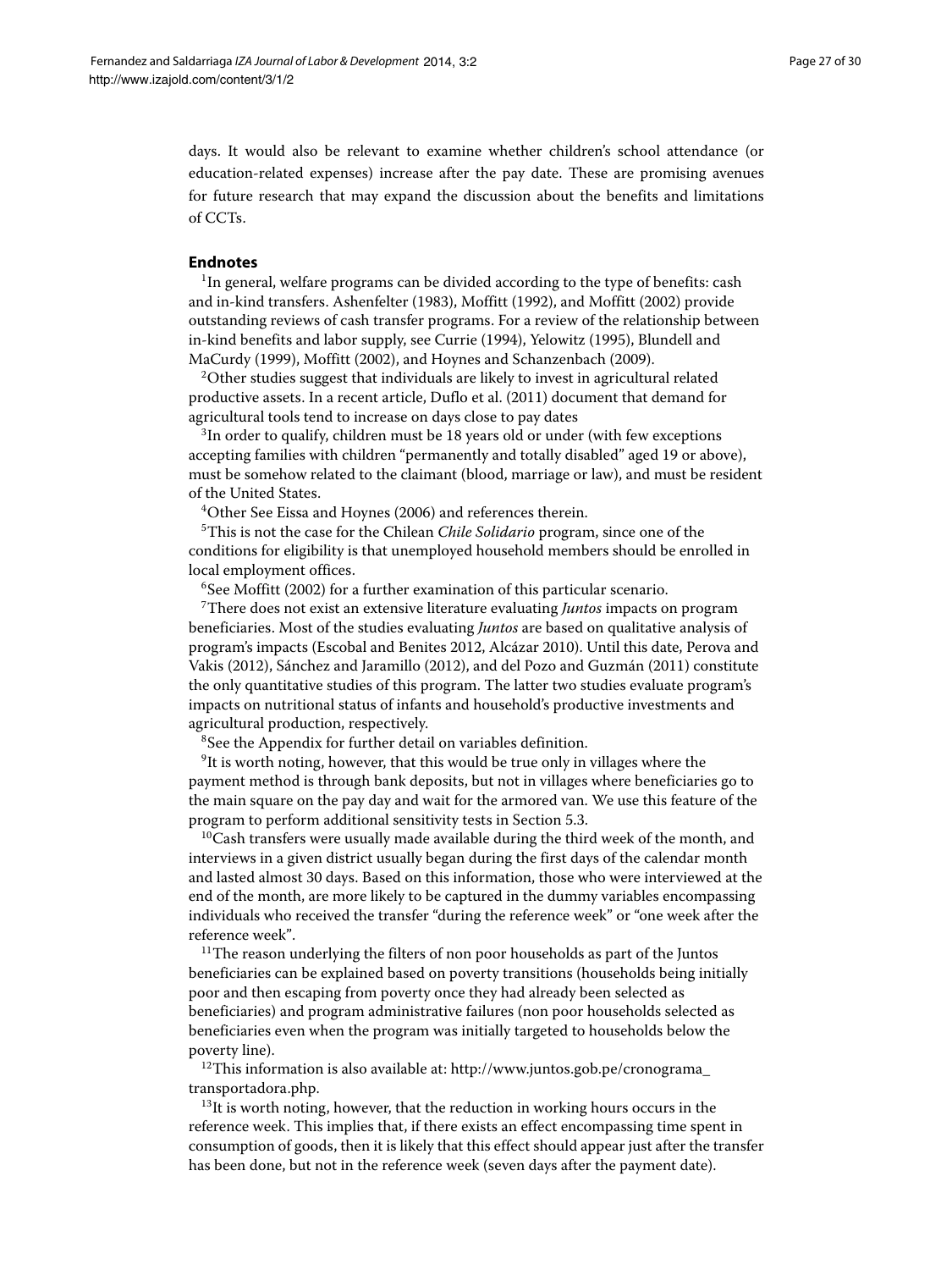<sup>14</sup>One important consideration regarding the lack of evidence of negative effects of welfare transfers on labor supply is the timing in which program evaluations are made. As discussed by Fiszbein and Schady [\(2009\)](#page-28-0), most of the existing studies use data collected shortly after the households have become eligibles to participate in the program for the first time. However, it may take some time before households adjust their working behavior to welfare benefits.

# <span id="page-27-0"></span>**Appendix**

# **Program's features**

**Eligibility** Consists of three stages: (i) selection of eligible municipalities (based on poverty level, under age 5 chronic malnutrition, and exposure to violence during 1980s and 1990s); (ii) selection of eligible households (based on Logit model measuring the probability of a household living in poverty); (iii) community validation (community assemblies carried out by local authorities and government representatives)

**Cash transfer** 100 Nuevos Soles (US\$ 37) per month

**Conditions** (i) children ages 6–14 attend at least 85% of yearly school classes; (ii) children ages 0–59 months old get fully immunized and attend periodically to growth controls; (iii) children ages 3–36 months get nutrition supplements; (iv) pregnant women visit health clinics for prenatal care; (v) nursing women visit health clinics for postnatal care; (vi) parents attend health clinics to receive information about nutrition, health and hygiene; (vii) parents without ID (identification) attend to program Mi nombre (*My name*).

**Payment methods** (i) bank deposit and (ii) cash delivery with armored van

#### **Variables definition**

**Reference week** Seven days before the interview day

**Reference day** The day of the reference week for which hours of work is reported

**First pay date** The first (earliest) pay date within a municipality

**Last pay date** The last (latest) pay date within a municipality

**Outcomes** (i) participation: a dummy variable which is equal to one if the individual had a job or looked for one in the reference week, and zero otherwise; (ii) hours of work: hours worked in the reference week (or in the reference day); (iii) working for paid activities: a dummy variable which is equal to one if the individual had a paid-job in the reference week, and zero otherwise

**Variables of temporal distance between pay dates and the reference week** (i) payment takes place, at least, two weeks before the reference week; (ii) payment occurs one week before the reference week; (iii) payment takes place during the reference week; (iv) payment occurs after the reference week. Omitted category: payment takes place, at least, two weeks before the reference week

#### **Additional samples**

**Placebo sample** Non-treated housewives (female heads who are not enrolled in the program) who live in municipalities covered by Juntos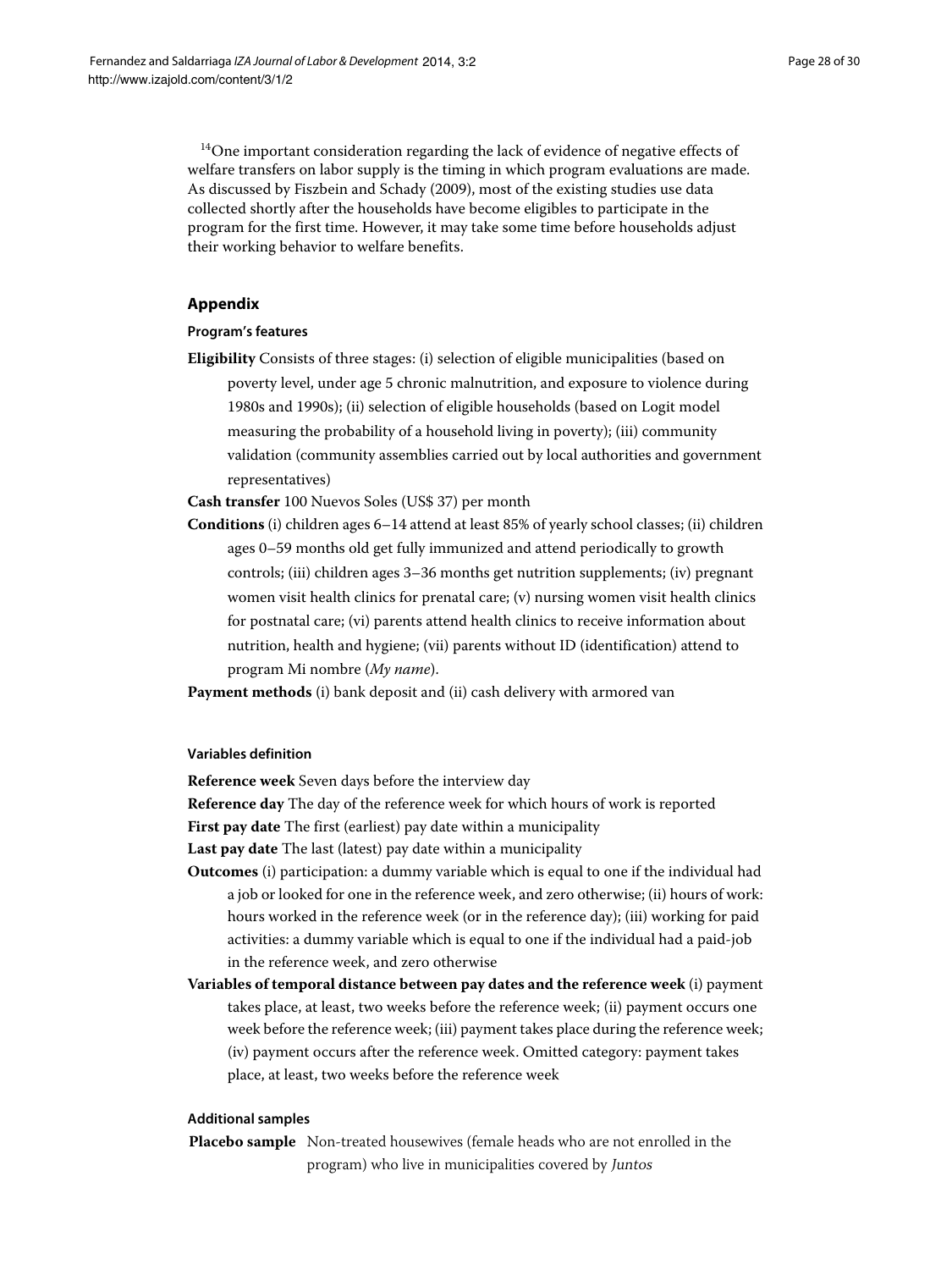#### **Abbreviations**

CCTs: Conditional Cash Transfer programs; Juntos: Conditional Cash Transfer program in Peru; ENAHO: Encuesta Nacional de Hogares (Peruvian National Household Survey); INEI: Instituto Nacional de Estadistica (Peruvian National Institute of Statistics).

#### **Competing interests**

The IZA Journal of Labor & Development is committed to the IZA Guiding Principles of Research Integrity. The authors declare that they have observed these principles.

#### **Acknowledgements**

This paper updates and supersedes "Conditional Cash Transfers, Payment Dates and Labor Supply: Evidence from Peru" (available as CEDLAS Working Paper N. 140, Jan. 2013). We are indebted to Leonardo Gasparini for his invaluable guidance, comments and support. We also thank David Lam and an anonymous referee for very useful suggestions on previous drafts. We are grateful for comments to César Calvo, Viviana Cruzado, Rosamaria Dasso, Albrecht Glitz, Marc Goñi, Hugo Ñopo, Ingo Outes-Leon, Renato Ravina, Laura Ripani, Alan Sánchez, Leopoldo Tornarolli, José Valderrama and seminar participants at the Central Bank of Peru, the LACEA/IDB/WB Network of Inequality and Poverty 2013 (UNLP-Argentina), the Peruvian Ministry of Economy and Finance, Universidad de Piura, and Universitat Pompeu Fabra. Nicolás Dominguez provided excellent assistance processing the data on the payment schedule from Juntos. We gratefully acknowledge financial support from the II Contest of Essays on Labor and Social Issues in Latin America - 2012, organized by CEDLAS (UNLP-Argentina) and IDRC (Canada). All remaining errors are ours. Responsible editor: David Lam

#### **Author details**

<sup>1</sup> Inter-American Development Bank, 1300 New York Avenue NW, Washington, D.C. 20577 USA. <sup>2</sup>Vancouver School of Economics, Vancouver, Canada.

#### Received: 7 October 2013 Accepted: 5 February 2014 Published: 24 Feb 2014

#### **References**

<span id="page-28-15"></span>Adato M, Roopnaraine T (2004) Sistema de Evaluación de la Red de Protección Social de Nicaragua: Un Análisis Social de la 'Red de Protección Social' (RPS) en Nicaragua. Washington, DC, International Food Policy Research Institute

- <span id="page-28-22"></span>Alcázar L (2010) Algunas Reflexiones sobre el Programa JUNTOS. In: Portocarrero F, Vásquez E, Yamada G (eds) Politicas Sociales en el Perú: Nuevos Desafíos. Red para el Desarrollo de las Ciencias Sociales en el Perú
- <span id="page-28-6"></span>Alzúa ML, Cruces G, Ripani L (2013) Welfare programs and labor supply in developing countries: experimental evidence from Latin America. J Popul Econ 26(4): 1255–1284
- <span id="page-28-7"></span>Angelucci M, De Giorgi G (2009) Indirect effects of an aid program: how do cash transfers affect ineligibles' consumption? Am Econ Rev 99(1): 486–508
- <span id="page-28-12"></span>Ardington C, Case A, Hosegood V (2009) Labor supply responses to large social transfers: longitudinal evidence from South Africa. Am Econ J: Appl Econ 1(1): 22–48
- <span id="page-28-14"></span>Ashenfelter O (1983) Determining participation in income-tested social programs. J Am Stat Assoc 78(383): 517–525 Becker GS (1981) Altruism in the family and selfishness in the market place. Economica 48(189): 1–15

<span id="page-28-11"></span><span id="page-28-8"></span>Bertrand M, Mullainathan S, Miller D (2003) Public policy and extended families: evidence from pensions in South Africa. World Bank Econ Rev 17(1): 27–50

- <span id="page-28-17"></span>Blundell R, MaCurdy T (1999) Labor supply: a review of alternative approaches. Handb Labor Econ 3: 1559–1695 Camerer C, Babcock L, Loewenstein G, Thaler R (1997) Labor supply of New York City Cabdrivers: one day at a time. Q J
- <span id="page-28-3"></span>Econ 112(2): 407–441 Currie J (1994) Welfare and the well-being of children: the relative effectiveness of cash and in-kind transfers. Tax Policy
- <span id="page-28-16"></span>Econ 8(1): 1–43
- <span id="page-28-13"></span>del Pozo C, Guzmán E (2011) Efectos de las transferencias monetarias condicionadas en la inversión productiva de los hogares rurales en el Perú. Consorcio de Investigación Económica y Social - CIES
- <span id="page-28-19"></span>Duflo E, Kremer M, Robinson J (2011) Nudging farmers to use fertilizer: theory and experimental evidence from Kenya. Am Econ Rev 101(6): 2350–2390
- <span id="page-28-20"></span>Eissa N, Hoynes HW (2006) Behavioral responses to taxes: lessons from the EITC and labor supply. Tax Policy Econ 20(1): 73–110
- <span id="page-28-21"></span>Escobal J, Benites S (2012) Transferencias y condiciones: efectos no previstos del programa JUNTOS. Lima: Niños del Milenio; Young Lives. Boletín de políticas públicas sobre infancia, 7
- <span id="page-28-4"></span>Fehr E, Goette L (2007) Do workers work more if wages are high? Evidence from a randomized field experiment. Am Econ Rev 97(1): 298–317
- <span id="page-28-0"></span>Fiszbein A, Schady NR (2009) Conditional cash transfers: reducing present and future poverty. World Bank Publications, Washington DC
- <span id="page-28-2"></span>Foguel M, Paes de Barros R (2010) The effects of conditional transfer programmes on adult labor supply: an empirical analysis using a time-series-cross-section sample of Brazilian municipalities. Estudios Economicos 40(2): 259–293
- <span id="page-28-1"></span>Galasso E (2006) With their effort and one opportunity: alleviating extreme poverty in Chile. Dev Research Group, World Bank, Washington DC
- <span id="page-28-5"></span>Goette L, Huffman D, Fehr E (2004) Loss aversion and labour supply. J Eur Econ Assoc 2(2): 216–228. Papers and Proceedings of the Eighteenth Annual Congress of the European Economic Association
- <span id="page-28-18"></span>Hoynes HW, Schanzenbach DW (2009) Consumption responses to in-kind transfers: evidence from the introduction of food stamp program. Am Econ J: Appl Econ 1(4): 109–139

<span id="page-28-10"></span><span id="page-28-9"></span>Lundberg S, Pollak RA (1993) Separate spheres bargaining and the marriage market. J Pol Econ 101(6): 988–1010 Lundberg, S, Pollak RA (1994) Noncooperative bargaining models of marriage. Am Econ Rev 84(2): 132–137